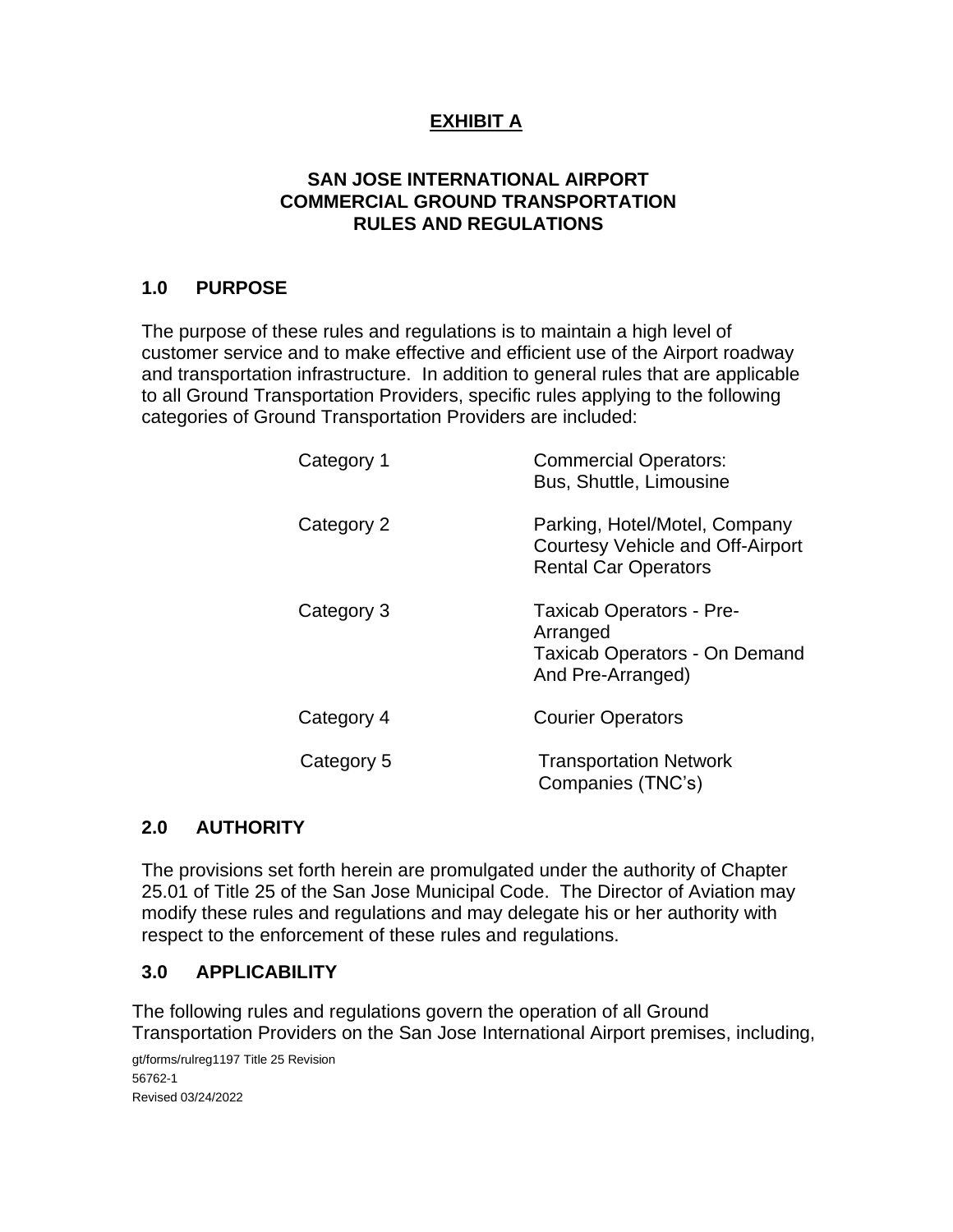without limitation, its terminal buildings, roadways, parking facilities, and all other surface areas of the Airport.

# **4.0 VIOLATION AND INTERPRETATION**

### **Violation**

Any person who violates, disobeys, omits, neglects, or refuses to comply with any of the provisions of these rules and regulations or any lawful order issued pursuant thereto may be denied use of the Airport for commercial purposes by the Director. Such denial of use is in addition to any penalties imposed pursuant to Federal, State, or local law.

#### **Interpretation**

In the event that an interpretation of any provision of these rules and regulations is required, the Director shall render such an interpretation, and his or her determination shall be considered as final authority on the matter. All applicable Federal, State, and local laws and regulations and the laws and regulations of any other legal authority having jurisdiction, as now in effect or as may be promulgated in the future, as they may be from time to time be amended, are hereby incorporated as part of these rules and regulations as though fully set forth herein. Any reference in these rules and regulations to a Federal, State, or local law or regulation also refers to any amendment to such law or regulation.

## **5.0 DEFINITIONS**

Unless otherwise expressly stated, the following terms shall have the meaning indicated for the purpose of these rules and regulations.

**"Airport"** is defined in Chapter 25.01 of the San Jose Municipal Code.

**"Airport Taxicab Fee"** means a fee paid by Taxicabs for the services and benefits provided, which includes relieving roadway congestion at the Airport.

**"Automatic Vehicle Identification System (AVI)"** means a system for the automatic tracking of Vehicle movement on the Airport roadways and in or on parking facilities, which may include, without limitation, the placement of a transponder or other device upon a Vehicle.

**"Bus"** means any vehicle designed, used, or maintained for carrying more than 10 persons, including the driver.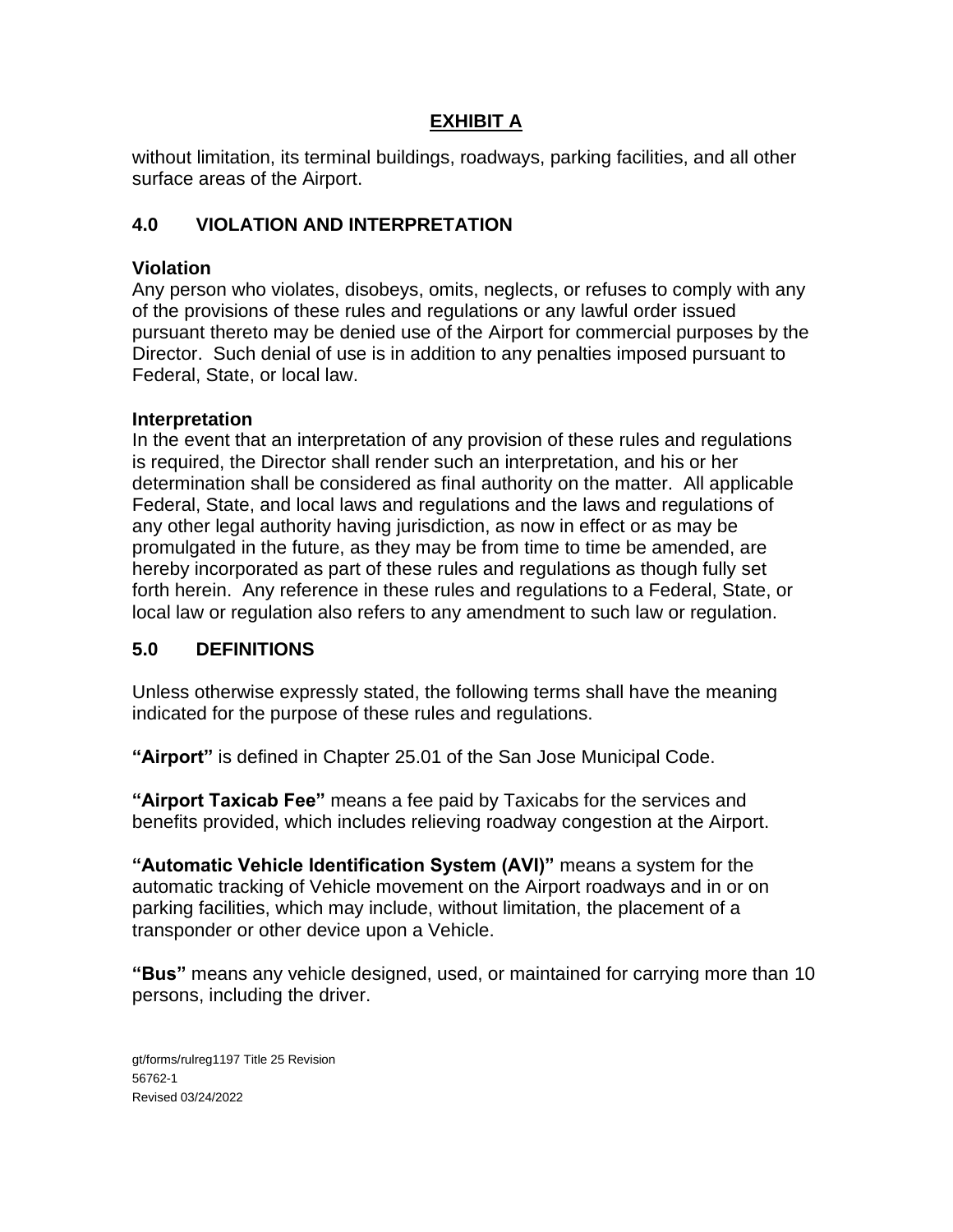**Category 1 – "Commercial Operators: Bus, Shuttle, Limousine"** means a Category 1.A. - Bus and Shuttle Operator, a Category 1.B - Limousine Operator or a Category 1.C. Shuttle Operator (on-Demand).

**Category 1.A. "Bus and Shuttle Operator"** means any Person that uses the Airport roadways and infrastructure to transport passengers and their baggage for hire, other than Limousines (Category 1.B.), Hotel/Motel Operators (Category 2.A.), Parking Lot Operators (Category 2.B.), Company Courtesy Vehicle Operator (Category 2.C.), Taxicab Operators (Categories 3A and 3B), and off- airport car rental agencies. This group includes, but is not limited to, Ground Transportation Providers exercising privileges granted by the California Public Utilities Corporation as a Passenger Stage Corporation or as a Charter-Party Carrier. This category does not include Vehicles owned or operated by the City of San Jose, Santa Clara County or any other governmental entity. If a new category of ground transportation operators is created by the Director, Category

1.A. does not include ground transportation providers in that category, unless the context clearly deems otherwise.

**Category 1.B. "Limousine Operator"** means any Person that uses the Airport roadways and infrastructure to transport passengers and their baggage for hire as a Charter-Party Carrier operating limousine, as defined by Section 5371.4 of the California Public Utilities Code. This category does not include Vehicles owned or operated by the City of San Jose, Santa Clara County or any other governmental entity.

**Category 1.C. "Shuttle Operator(On-Demand)"** means any Person that uses the Airport roadways and infrastructure to transport passengers and their baggage for hire to make on-demand (non-prearranged) passenger pickups and or drop offs for hire. This group includes, but is not limited to, Ground Transportation Providers exercising privileges granted by the California Public Utilities Corporation as a Passenger Stage Corporation or as a Charter-Party Carrier. These operators may also provide Prearranged Pickups and Drop offs. This category does not include Vehicles owned or operated by the City of San Jose, Santa Clara County or any other governmental entity.

**Category 2.A. - "Hotel / Motel Operators"** means any Person that uses the Airport roadways and infrastructure to transport passengers and their baggage between the Airport and any hotel/motel located on or off Airport property, at no charge to the passenger. This category does not include Vehicles owned or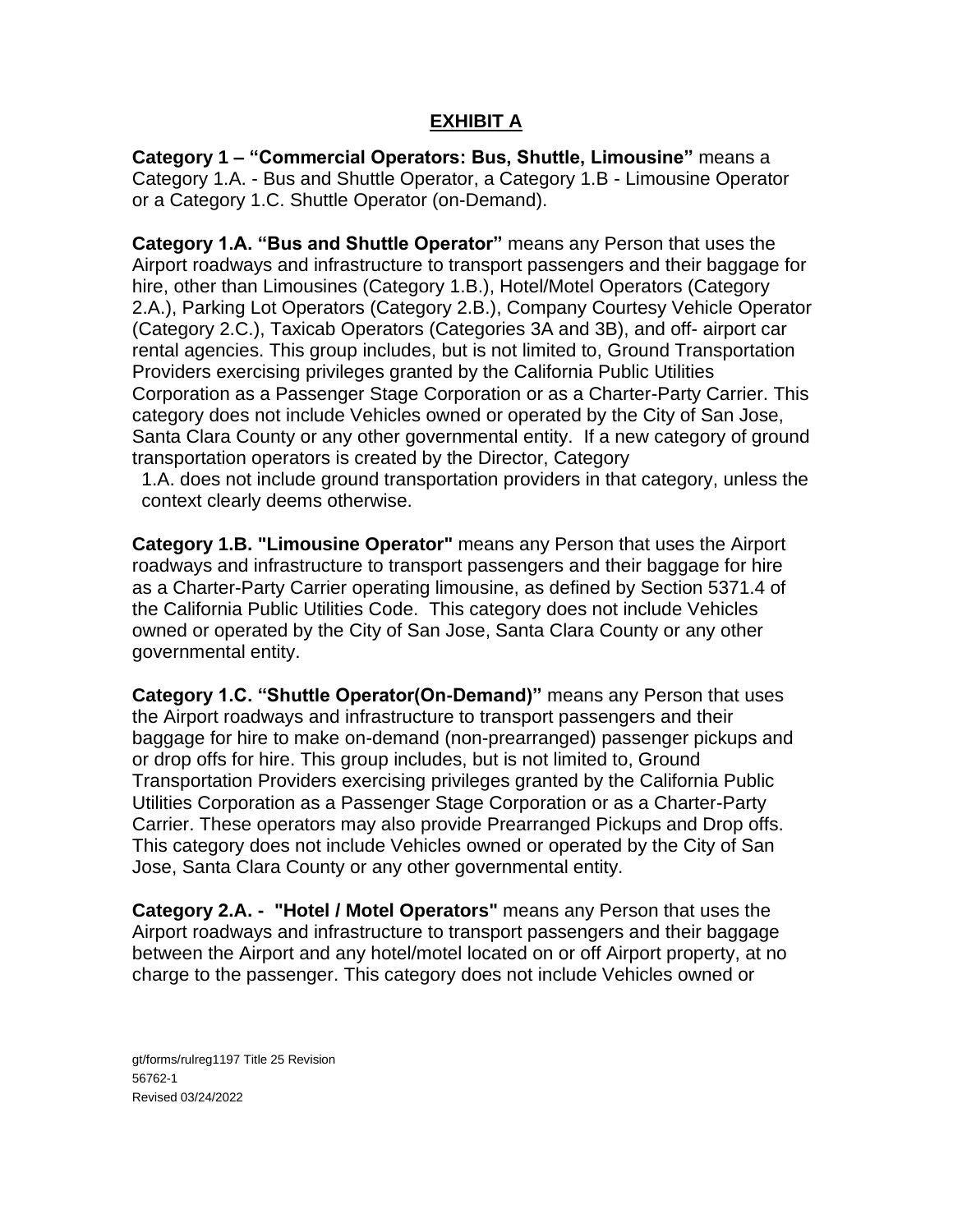operated by the City of San Jose, Santa Clara County or any other governmental entity.

**Category 2.B. - "Parking Lot Operators"** means any Person that uses the Airport roadways and infrastructure to transport passengers and their baggage between the Airport and any commercial parking lot located on or off Airport property. This category does not include Vehicles owned or operated by the City of San Jose, Santa Clara County or any other governmental entity.

**Category 2.C.- "Company Courtesy Vehicle Operators"** means any Person that uses the Airport roadways and infrastructure to transport passengers and their baggage between the Airport and a business establishment located on or off Airport property using a vehicle owned or leased by the business establishment, at no charge to the passenger, but does not include a Hotel/Motel Courtesy Operator, Parking Lot Courtesy Operator, or an off-airport car rental agency.

This category does not include Vehicles owned or operated by the City of San Jose, Santa Clara County or any other governmental entity.

**Category 2.D. - "Off-Airport Rental Car Operators"** means any Person that uses the Airport roadways and infrastructure to transport passengers and their baggage between the Airport and a rental car business establishment located off Airport property, at no charge to the passenger, but does not include an Hotel/Motel Courtesy Van Operator, Parking Lot Courtesy Van Operator, or a Company Courtesy Vehicle Operator. This category does not include Vehicles owned or operated by the City of San Jose, Santa Clara County or any other governmental entity.

**Category 3A - "Taxicab Operators - Prearranged Pickup and/or Drop off**  means any Person that uses the Airport roadways and infrastructure to operate Vehicles to make prearranged passenger pickups and or drop offs for hire where charges are determined by the use of a taxi meter. These operators are required to obtain and maintain a valid ground transportation permit issued by the Director of Aviation. This category does not include Vehicles owned or operated by the City of San Jose, Santa Clara County or any other governmental entity.

**Category 3B - "Taxicab Concessionaire Operators - On-Demand Pickup**  means any Person that uses the Airport roadways and infrastructure to operate Vehicles to make on-demand (non-prearranged) passenger pickups and/or drop offs for hire where charges are determined by the use of a taxi meter. These operators may also provide Prearranged Pickups and Drop offs.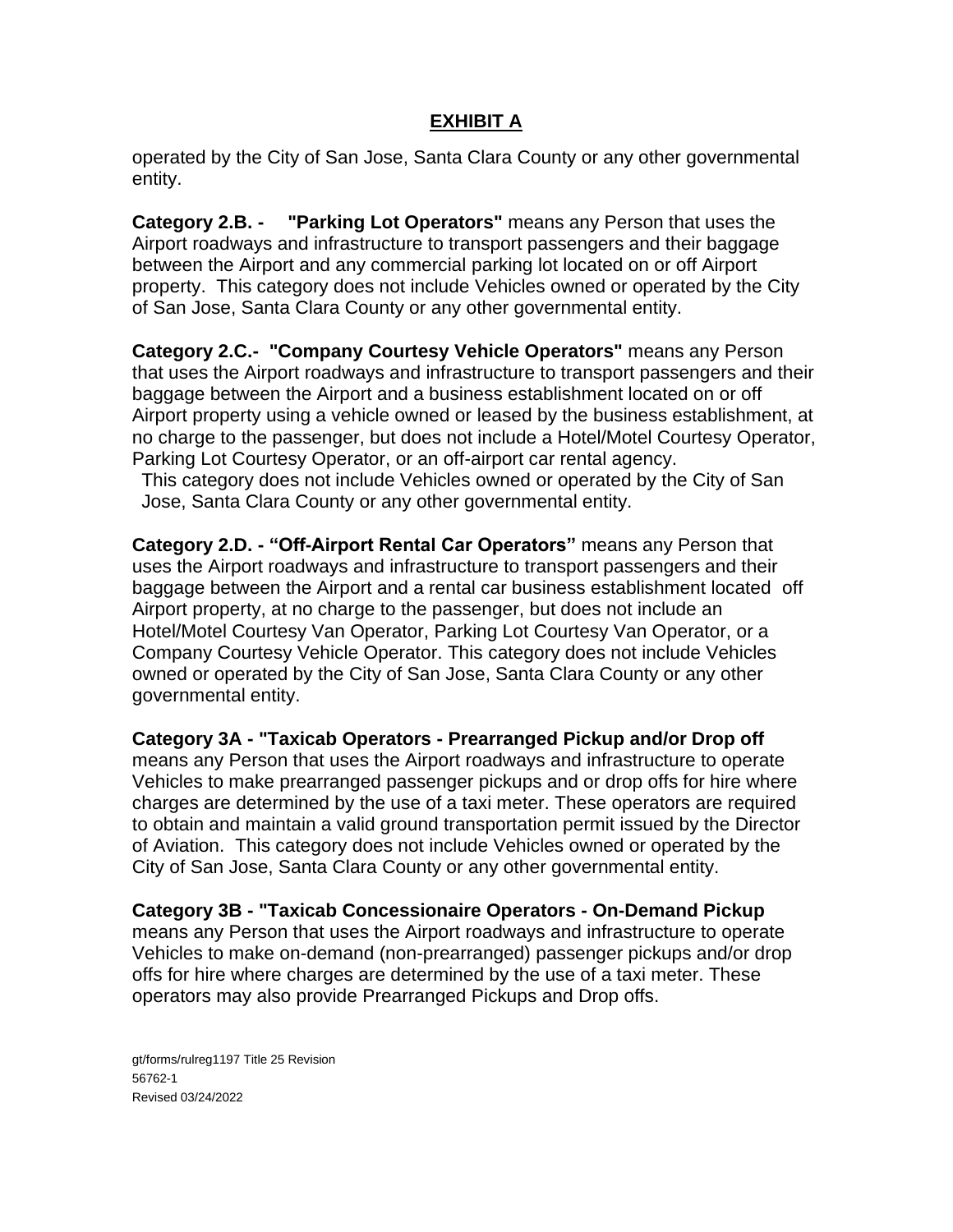This category does not include Vehicles owned or operated by the City of San Jose, Santa Clara County or any other governmental entity.

**Category 4 - " Courier Operators"** means any person using the airport to transport property, baggage, or parcels for business purposes and not for use or consumption on airport property. "Courier Operator" does not include any person only transporting property, baggage, or parcels incidental to transporting airport passengers, nor does it include any governmental entity which provides ground transportation service at the Airport.

**Category 5 – "Transportation Network Company (TNC) Drivers"** means any Person that uses the Airport Roadways and Infrastructure to transport passengers and their baggage for hire as defined under applicable state law, while providing TNC service (as defined below). The TNC Drivers definition shall not apply to such Persons while they are on Airport property for personal reasons and not providing TNC service.

**A Transportation Network Company (TNC)** is a company or organization operating in California that provides a transportation platform (a "TNC App") to connect passengers with TNC drivers using their personal vehicles.

**"Transportation Network Company (TNC) Service"** means whenever (i) the TNC driver is using their personal vehicle to transport passengers and their baggage for hire on rides connected through the TNC App, and (ii) as a public or livery conveyance including when the TNC driver is on Airport roadways and infrastructure with the TNC App open and available to accept rides from a subscribing TNC passenger until the TNC App has been closed or the TNC driver has left Airport property. TNC drivers must accept the trips off the Airport property.

**"Circling"** means the repetitive operation of any Vehicle upon Airport roadways as a Commercial Activity for the purpose of soliciting or attempting to pick up passengers in any location other than approved loading zones specifically authorized for such use.

**"City"** means the municipal corporation known as the City of San Jose, in the County of Santa Clara, State of California, and any successor thereto. City shall also mean the person, division, department, bureau, or agency as may from time to time be expressly designated by the Council to exercise functional authority and control over given areas of responsibility with respect to rights and obligations of City under this Permit.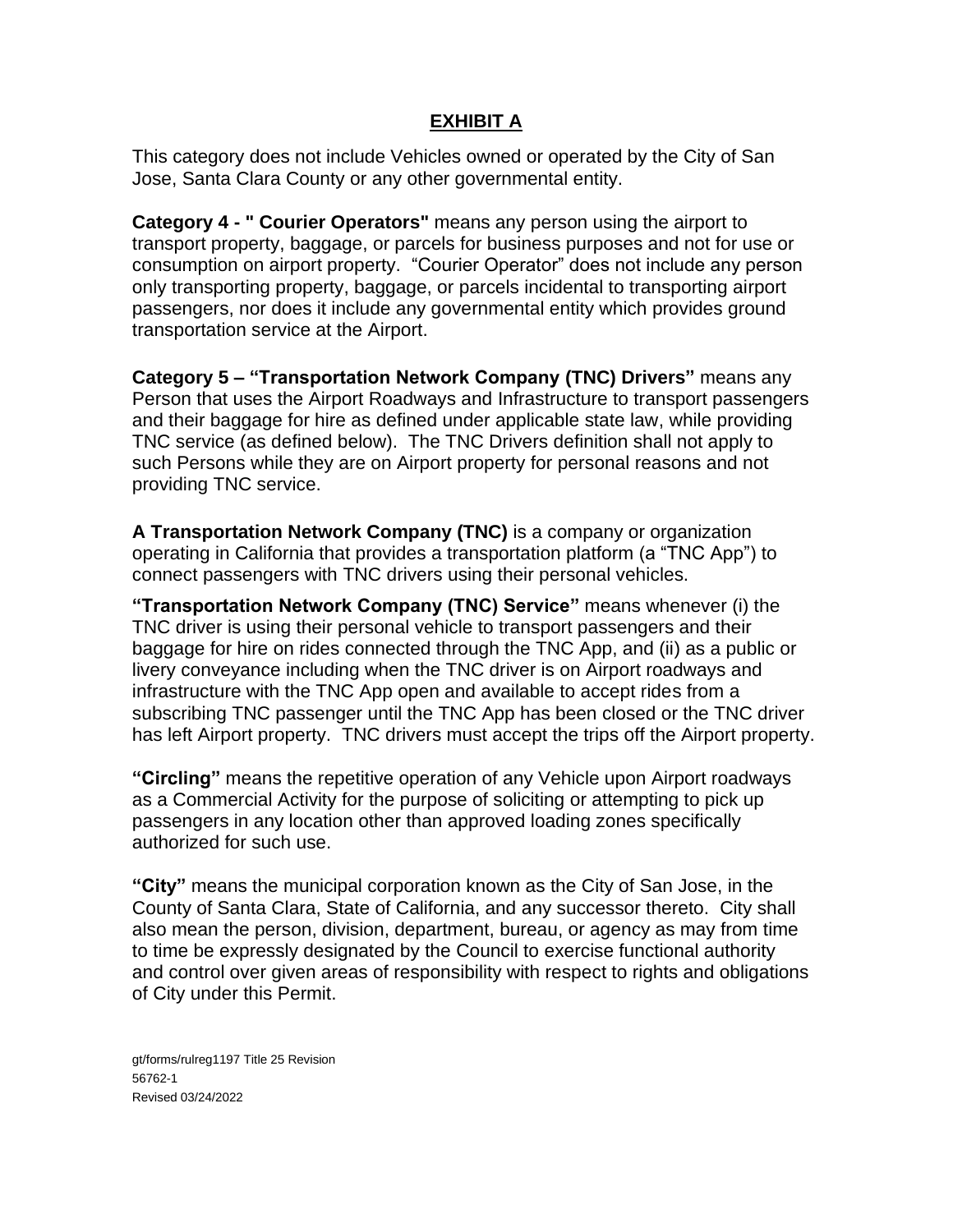**"Commercial Activity"** is defined in Chapter 25.01 of Title 25 of the Municipal Code.

**"Director"** shall mean the Director of Aviation of the City of San Jose, or such person as the Director may designate.

**"Ground Transportation Provider"** is defined in Chapter 25.01 of Title 25 of the San Jose Municipal Code.

**"Limousine"** is defined in Section 5371.4 of the California Public Utilities Code.

**"Municipal Code"** means the San Jose Municipal Code, as amended from time to time.

**"On-Demand"** (non pre-arranged) means the providing for hire of commercial ground transportation on or from the Airport where transportation was not contracted or arranged with a specific provider in advance of the passenger's arrival at the Airport, or was not arranged after the passenger's arrival at the Airport with a Ground Transportation Provider situated off the Airport.

**"Permit"** means a permit issued by the Director of Aviation pursuant to Chapter 25.01 of Title 25 of the Municipal Code, which authorizes a Ground Transportation Provider (or TNC platform) the non-exclusive, limited right to operate Vehicles on Airport premises for the purpose of conducting certain approved Commercial Activities.

**"Pre-arranged"** means the providing for hire of commercial ground transportation on or from the Airport, where such transportation was contracted or arranged for, by or on behalf of the passenger, in advance of the passenger's arrival at the Airport, or after the passenger's arrival at the Airport by communicating with a Ground Transportation Provider situated off the Airport.

**"Revocation"** is the termination of a Ground Transportation Provider's Permit and its authorization to operate Vehicles on the Airport roadways and to otherwise conduct Commercial Activities on Airport premises.

**"Solicitation"** means the uninvited initiation of a conversation or other uninvited contact by a driver, or other employee, representative or agent (whether formal or informal) of a Ground Transportation Provider with any person, for the purpose of enticing or persuading said person to use any service or facilities provided by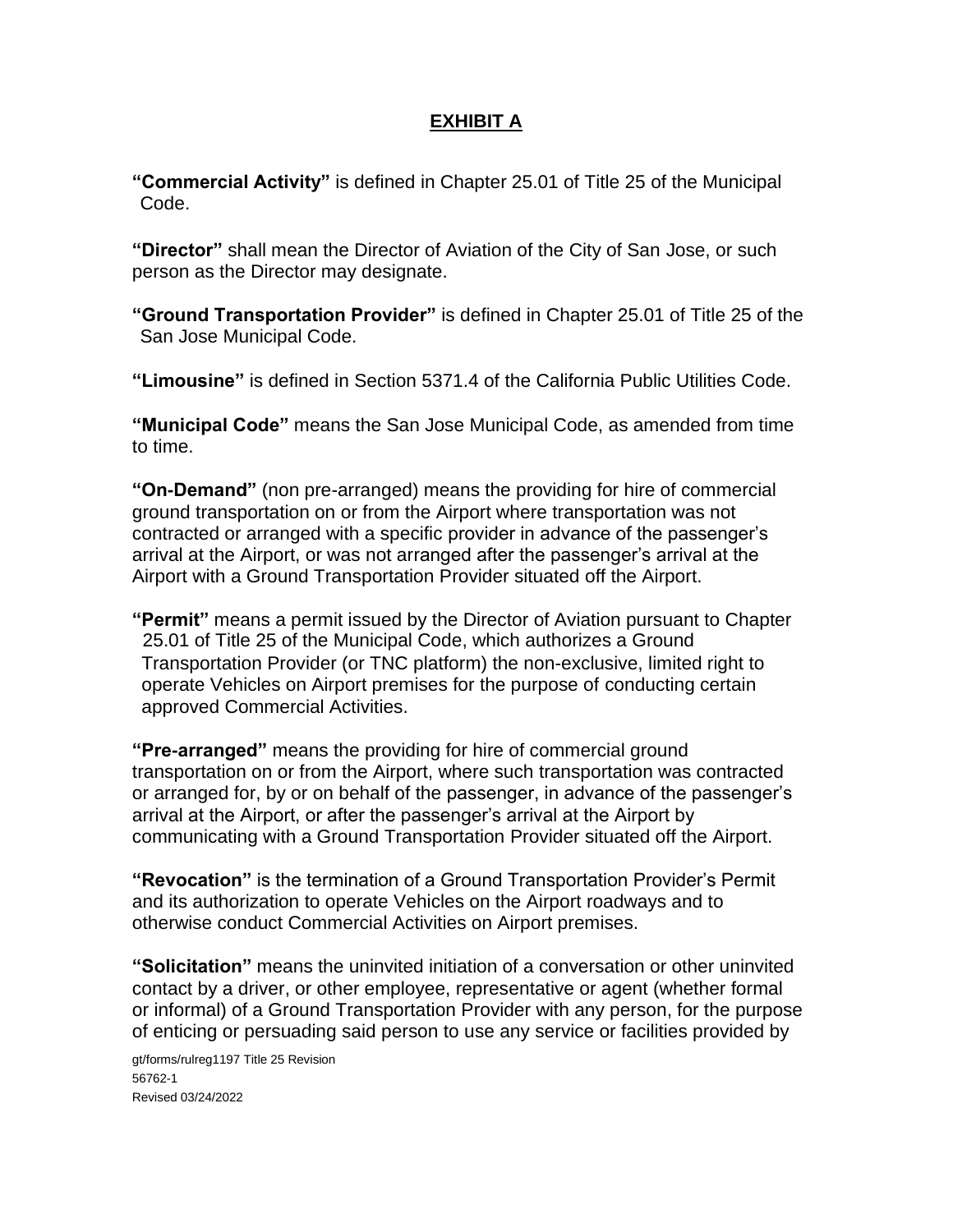a Ground Transportation Provider or any affiliate of a Ground Transportation Provider.

**"Staging"** means the temporary parking of any Vehicle before or after pickup/drop off of passengers or parcels.

**"Staging Area"** means an area or areas set aside and designated by the Director for the use of Ground Transportation Providers to stage Vehicles prior to proceeding to designated loading areas on the Airport.

**"Taxicab"** is a passenger vehicle for hire, used to transport passengers on public streets. The charge for the use of a Taxicab is determined by a taxi meter.

**"Terminal A"** means that certain airline terminal building and related parking facility at 2077 Airport Boulevard, San Jose, California.

**"Terminal B"** means that certain airline terminal building and related parking facility at 1701 Airport Boulevard, San Jose, California.

**"Terminal Magazine"** an area at each Airport terminal where Taxicab drivers are allowed to position Taxicabs to pick up Airport Customers.

**"Transportation Network Company (TNC)"** As defined under applicable state law, a company or organization operating in California that provides transportation platform using an online-enabled platform to connect passengers with drivers using their personal vehicles.

**"Transportation Network Company (TNC) Service"** Whenever the TNC driver is using their vehicle as a public or livery conveyance including when the TNC app is open and available to accept rides from a subscribing TNC passenger until that app has been closed.

**"Trip**" A Vehicle shall be considered to have made one Trip each time the Vehicle uses the Airport for pick-up activities on the platform, pursuant to this Permit.

**"Trip Fee"** means a fee established resolution of City Council for a Trip made by Vehicles of certain categories of Permittees.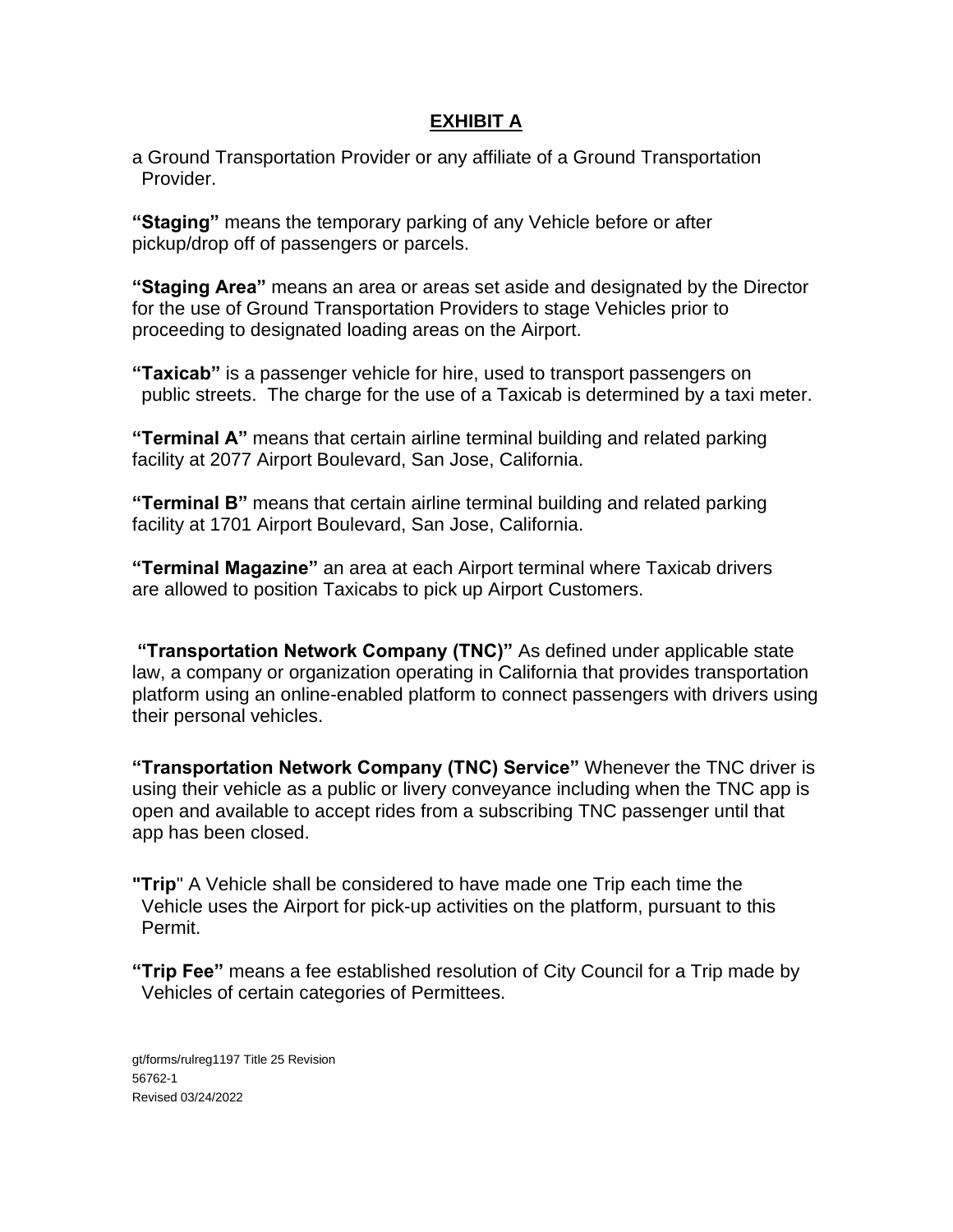**"Vehicle"** means any automobile, truck, van, bus, limousine, motorcycle, bicycle, and other wheeled conveyances (except aircraft) operated by a Ground Transportation Provider, in which any person or property can be transported upon land.

**"Vehicle Identification Decal"** means a decal issued by the Airport to be placed on each Ground Transportation Provider's Vehicle to identify those Vehicles approved to operate on Airport premises.

**"Waybill"** for Courier Operators means a document or electronic form containing the courier customer's name, the time of arrival at the authorized courier location and the airline on which the property, parcel or baggage to be picked up will arrive or to which the items are to be delivered by the Courier Operator.

**"Waybill"** for all Ground Transportation Providers except Courier Operators, means a document or electronic form containing the passenger's name(s), the number of persons in the party, the location of the pick up, and the airline and flight number on which the passenger arrived or will arrive.

# **6.0 GENERAL OPERATING RULES**

The following rules and regulations apply to all Ground Transportation Providers serving the San Jose International Airport.

- 1) No Ground Transportation Provider shall provide ground transportation service to the public at the Airport, including but not limited to, taxicab, limousine, van, bus, shuttle, courtesy van, courier vehicle, TNC or other ground transportation common carrier services, without a valid Permit issued by the Director; provided however, that a Ground Transportation Provider of taxicab or shuttle services may make on-demand (nonprearranged) passenger pickups in compliance with a valid agreement with the City.
- 2) A Ground Transportation Provider shall be limited to the Commercial Activity of stopping at locations specified by Director, subject to the terms of their Permit, and (i) picking up or discharging passengers, and their related baggage, or (ii) picking up or delivering parcels.
- 3) A Ground Transportation Provider shall acquire and maintain such certificates, licenses or other authorization required by Federal, State and Local laws to conduct its business as a Ground Transportation Provider.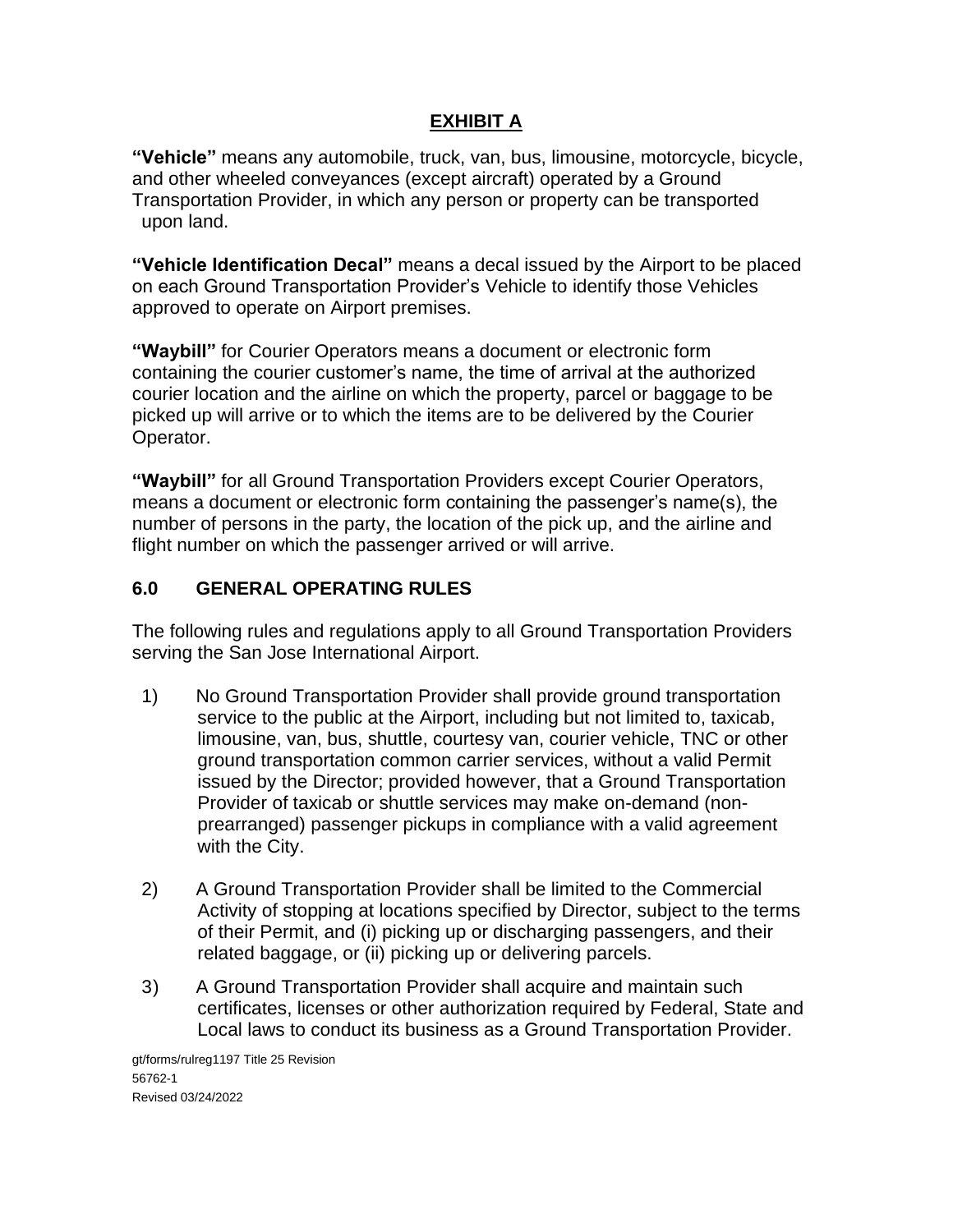All Ground Transportation Providers shall conduct business in compliance with all applicable Local, State and Federal laws and regulations.

- 4) Permits issued to any Ground Transportation Provider shall contain such terms and conditions as the Director determines to be necessary for the protection of the safety, convenience, and welfare of the City and the general public.
- 5) Vehicles shall be operated and maintained upon the Airport in strict accordance with rules and regulations herein prescribed for the control of such Vehicles, and any Local, State, or Federal laws, now in effect or hereafter enacted, except in cases of emergency involving the protection of life and/or property. All Vehicles operated on Airport roadways must at all times comply with any lawful signs and mechanical or electrical signals and other directions issued by the Airport, unless directed otherwise by authorized personnel.
- 6) The Director is authorized to place and maintain such traffic signs, signals, pavement markings, and other traffic control devices upon Airport roadways, parking facilities and other Airport property as required to indicate and carry out the provisions of these rules and regulations and to impose restrictions upon parking areas and loading zones on Airport property. Traffic Control restrictions imposed by Director may include, without limitation: (i) designating a parking time limit on any portion of said areas; (ii) designating any portion of said areas as (a) a passenger loading zone, (b) a freight loading zone, (c) for City Vehicles only, (d) for the general public, or (e) for designated Ground Transportation Providers; (iii) designating any portion of said areas as a NO STOPPING, NO WAITING or NO PARKING area; (iv) designating where and how vehicles shall be parked by means of parking space markers; and (v) designating direction of travel and indicating same by means of appropriate signs and/or markings.
- 7) Vehicles on Airport roadways shall be operated in strict compliance with the roadway speed limits, as indicated by posted traffic signs used at the Airport.
- 8) Vehicles must be marked in such a manner as to clearly identify the name of the Ground Transportation Provider providing the service and meet all requirements of Section 8 Vehicle Standards. All Vehicles used at the Airport, either on a temporary or permanent basis, that are not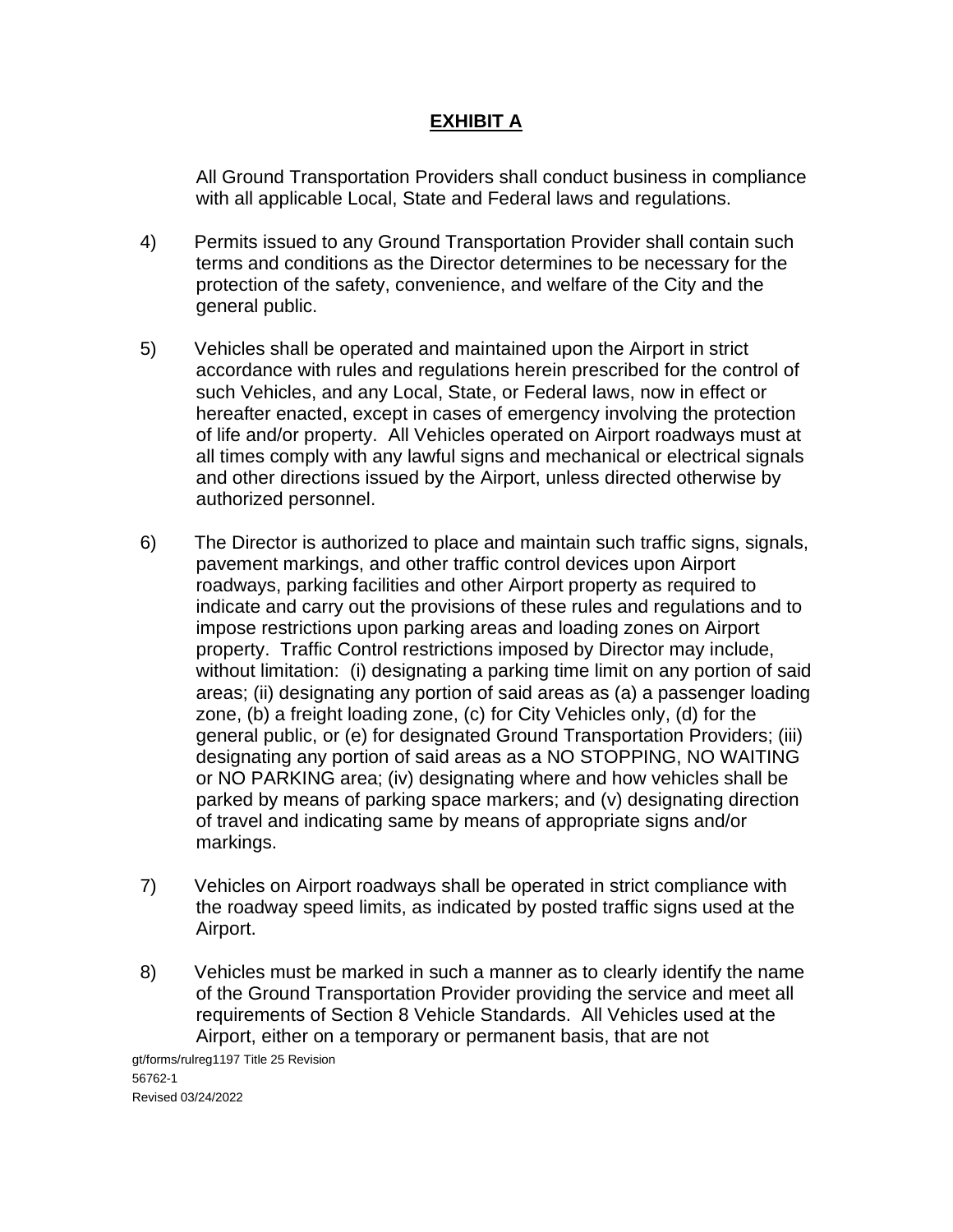clearly marked must be pre-approved by the Director before use at the Airport.

- 9) The Director may use his or her full authority under Federal, State and local law to remove, or cause to be removed at the owner's expense, from any restricted or reserved area, any roadway or right-of-way or any other area on the Airport, any vehicle which is: disabled, abandoned, illegally or improperly parked, or creating an operational problem. Any such Vehicle may be removed or caused to be removed to an official vehicle impound area designated by the Director. Neither the Airport nor the City shall be liable for damage to any vehicle or loss of personal property which might result from the act of removal.
- 10) Unless expressly exempted by the Director in writing, each Vehicle used in conducting commercial ground transportation activities requiring a Permit will display a Vehicle Identification Decal, issued by the Airport, at a location on the Vehicle specified by the Director.
- 11) At the discretion of the Director, all or specified Vehicles may be required to have installed a transponder or similar device as part of an Automatic Vehicle Identification (AVI) System for the tracking of Vehicles on the Airport roadways and parking facilities.
- 12) No person shall operate any Vehicle on the Airport other than on the roads and parking areas authorized by the Director for use by that particular type of vehicle and operation. Additional restrictions may be contained in a Ground Transportation Provider's Permit. Vehicles are not to be positioned so as to block the flow of traffic or prevent other vehicles from gaining access to, or departing from, ground transportation areas or any other area at the Airport.
- 13) No person shall use the roads, walks, or Airport facilities in such a manner as to hinder or obstruct their proper use, public access, or the conduct of proper and approved business activities or to interfere with the flow of traffic.
- 14) No Vehicle shall be stopped or parked on the Airport, except in the manner and at a location authorized for such a purpose by the Director including, without limitation, parking facilities designated for public or employee use.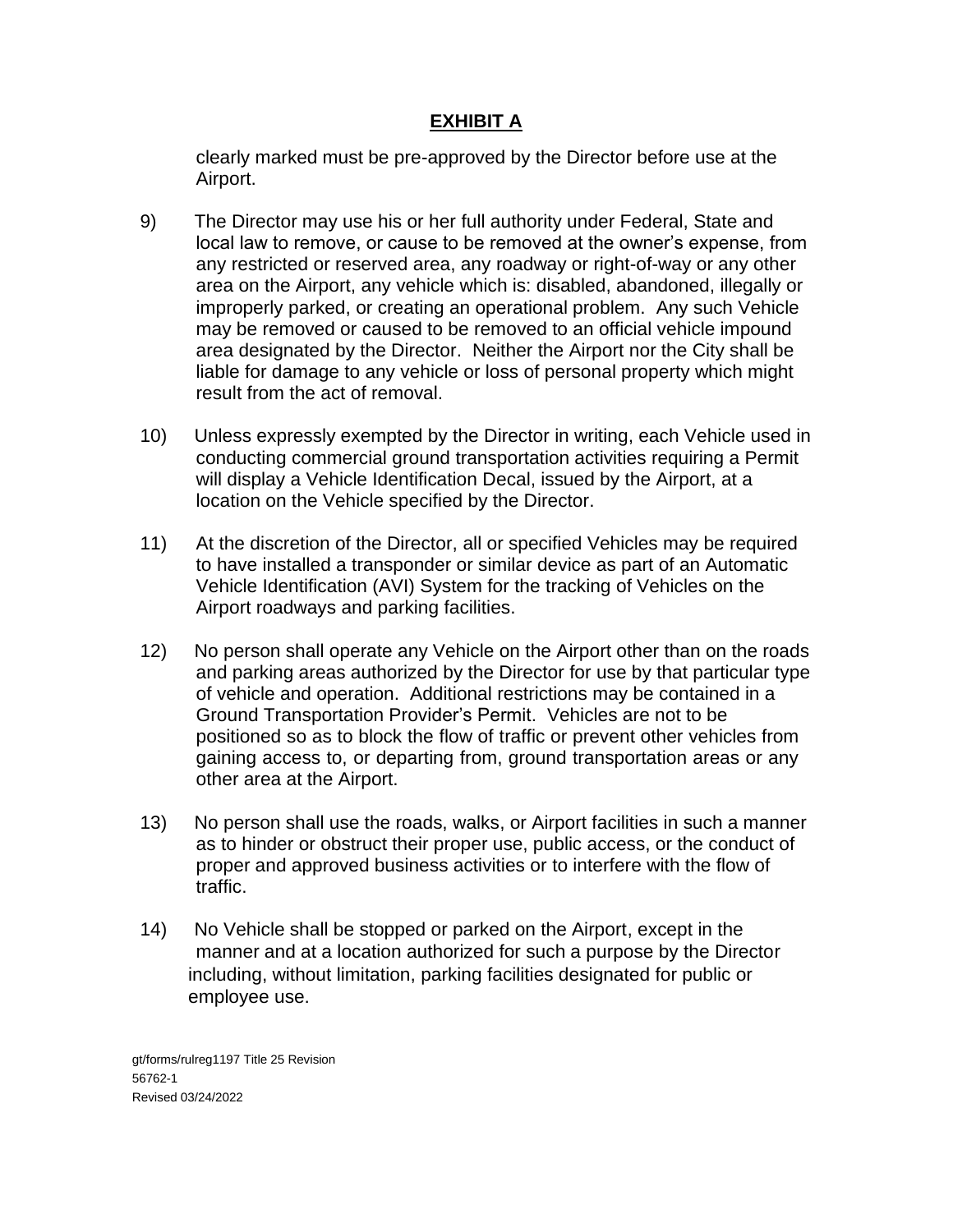- 15) Ground Transportation Providers may unload passengers at the Terminals, at any curb marked for that purpose (white curb). LOADING OF PASSENGERS AND THEIR RELATED BAGGAGE SHALL BE PERFORMED ONLY AT THE DESIGNATED AREAS AS INDICATED AND SPECIFIED IN THE PERMIT. Pick-up and delivery of parcels shall be performed only at the designated areas as indicated and specified in the Permit.
- 16) Unless expressly approved in the Permit or in these rules and regulations, Vehicles are not to be left unattended at any time.
- 17) Director may establish a Staging Area for use by any category of Ground Transportation Provider, and require that each Vehicle proceed through the Staging Area prior to loading any passenger at the Airport. Fees, as established by resolution of the City Council, may be charged for such Staging Area and for the services of any coordinator established in connection with the Staging Area.
- 18) Vehicles are not to be "staged" or stored at the Airport unless in a Staging Area designated for this purpose by the Director. All Ground Transportation Providers are to adhere to any restrictions placed on the use of such a Staging Area by the Director.
- 19) Double parking of Vehicles by a Ground Transportation Provider is prohibited.
- 20) All Vehicles shall be maintained and operated upon Airport roadways in accordance with vehicle safety requirements as specified by Federal, State and Local laws currently in effect and as may be promulgated in the future.
- 21) Any addition or deletion to the list of authorized Vehicles provided to the Airport by a Ground Transportation Provider (as listed on an application attached to the Permit) shall be forwarded to the Airport. The Director's prior approval must be obtained if such change results in (i) an increase in the number of Vehicles which a Ground Transportation Provider is authorized to operate at the Airport, (ii) a larger Vehicle operating at the Airport than a replaced Vehicle previously authorized to operate at the Airport, or (iii) increased frequency of operation of such Vehicles. The request to change service or Vehicles shall be submitted to the Director in writing no less than thirty (30) days in advance of the proposed implementation date. The Director may approve, reject or require modification to any such proposed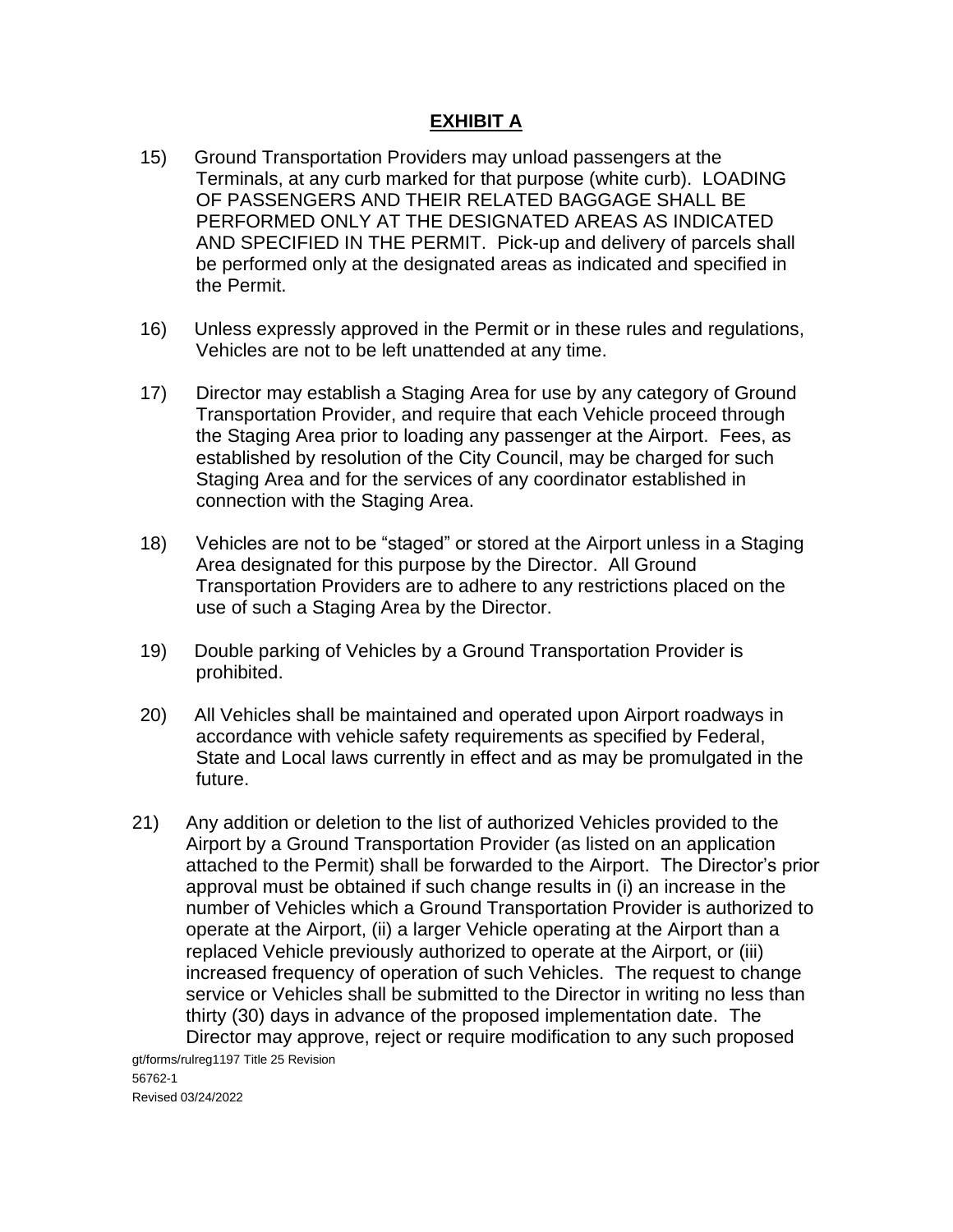changes and may require that the Permit be revised to reflect such change. If the Director shall fail to respond within thirty (30) days of receipt of such request, the request shall be deemed approved.

- 22) Each entity operating as a Ground Transportation Provider may be required to deposit with City, upon execution of the Permit, security deposit(s) as required by the Director.
- 23) No Ground Transportation Provider shall install, erect, affix, paint, display or place or permit the installation, erection, affixation, painting, display or placement of any sign, lettering, nor other advertising device or media in, on, or about the Airport, the Terminal, or any portion thereof, without the prior written consent of the Director.
- 24) No Ground Transportation Provider shall use an agent or employee of the company to act as a coordinator of passengers in the Terminal Buildings or on Terminal curbsides, without prior authority of the Director.
- 25) While operating on the Airport, Ground Transportation Providers and their drivers, agents and other representatives, must provide identification and follow all directions given by law enforcement officers, or duly authorized Airport Personnel. Ground Transportation Providers must move their Vehicles when requested by such persons.
- 26) All Ground Transportation Operators or other agents, employees or representatives of a Ground Transportation Provider are prohibited from performing any Vehicle maintenance, including checking fluid levels and raising vehicle hoods on Airport property (except emergency repairs limited to repair of flat tires and jump starts). Vehicles may not be washed or rinsed on Airport property.
- 27) Director may modify these rules or regulations or institute such additional rules and regulations and additional procedures as he or she deems necessary or useful.

## **7.0 GROUND TRANSPORTATION PROVIDER CONDUCT**

1) All Ground Transportation Providers shall conduct themselves in a professional manner and be courteous to the public, passengers, and Airport employees or representatives. Threats of physical harm, fighting,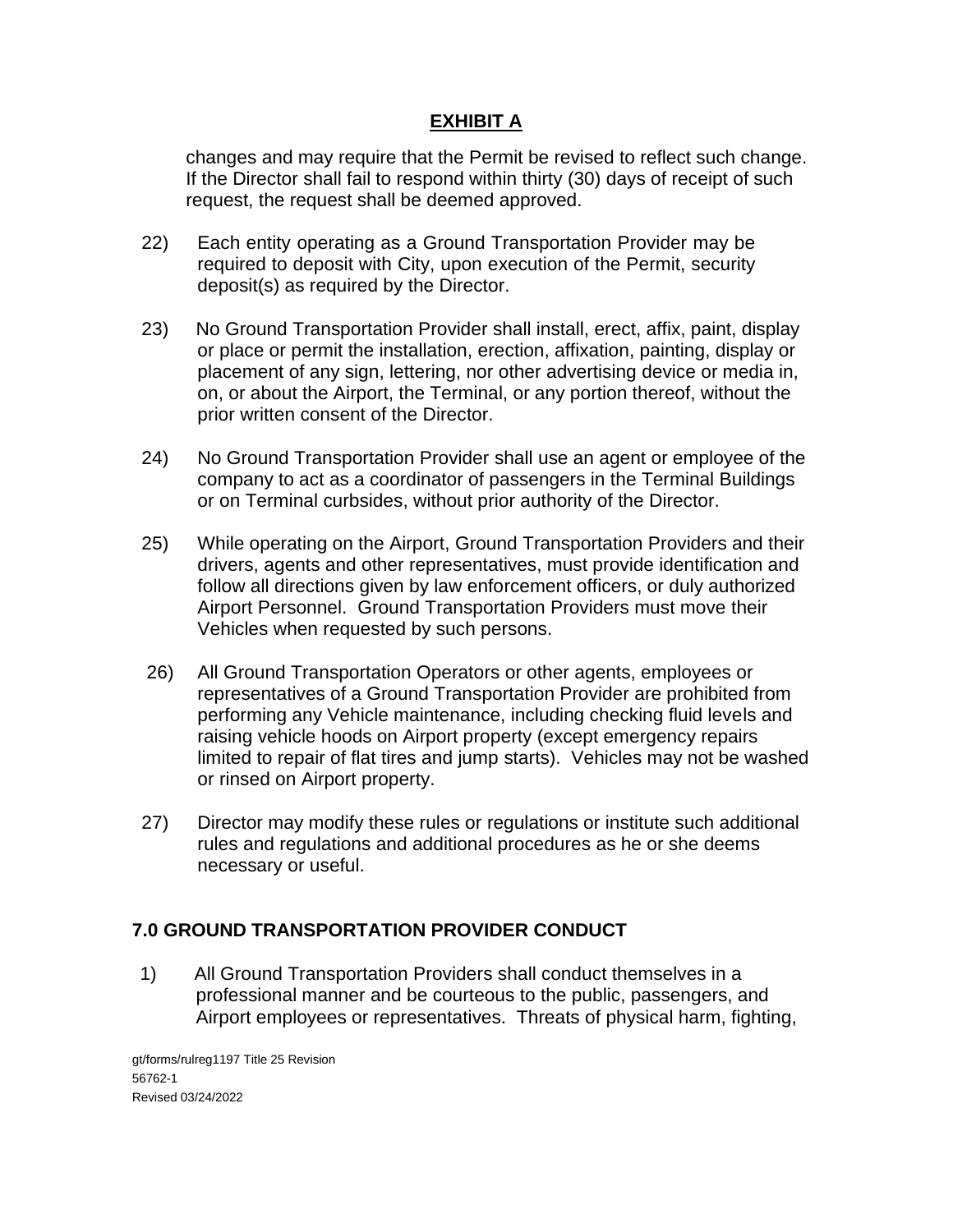gambling, possession or use of any weapons, public intoxication or the use or possession of illegal substances on Airport premises are expressly prohibited.

- 2) No Ground Transportation Provider nor any driver, employee, representative or agent of a Ground Transportation Provider shall deceive the public or Airport through false representations or misleading statements concerning its prices or services or those of any other Ground Transportation Provider.
- 3) Each Ground Transportation Provider's drivers, employees, representatives and agents while on Airport property, shall wear identification name tags identifying his or her name and the name of the Ground Transportation Provider with whom he or she is associated.
- 4) Operators, drivers, and any other employees or representatives of Ground Transportation Providers that enter the Airport property shall be neatly attired.
- 5) Solicitation of passengers on Airport property is prohibited.
- 6) No driver, representative, employee or agent of a Ground Transportation Provider shall conduct any personal business or business other than that expressly described in the Ground Transportation Provider's Permit.
- 7) Littering on Airport Property is prohibited.
- 8) No driver, representative, employee or other agent of any Ground Transportation Provider shall disembark from a Vehicle, other than to assist passenger loading or discharge on the curb directly adjacent to the Vehicle, unless expressly authorized by these rules and regulations or the Ground Transportation Provider's Permit.
- 9) The following activities are prohibited on Airport property by any on-duty driver, representative, employee, or agent of a Ground Transportation Provider: gambling, athletic events, consumption of alcoholic beverages, possession of or being under the influence of illegal drugs.
- 10) No Ground Transportation Provider shall refuse to transport any passenger for any reason except those explicitly allowed by law, including any Ordinance of the City of San Jose.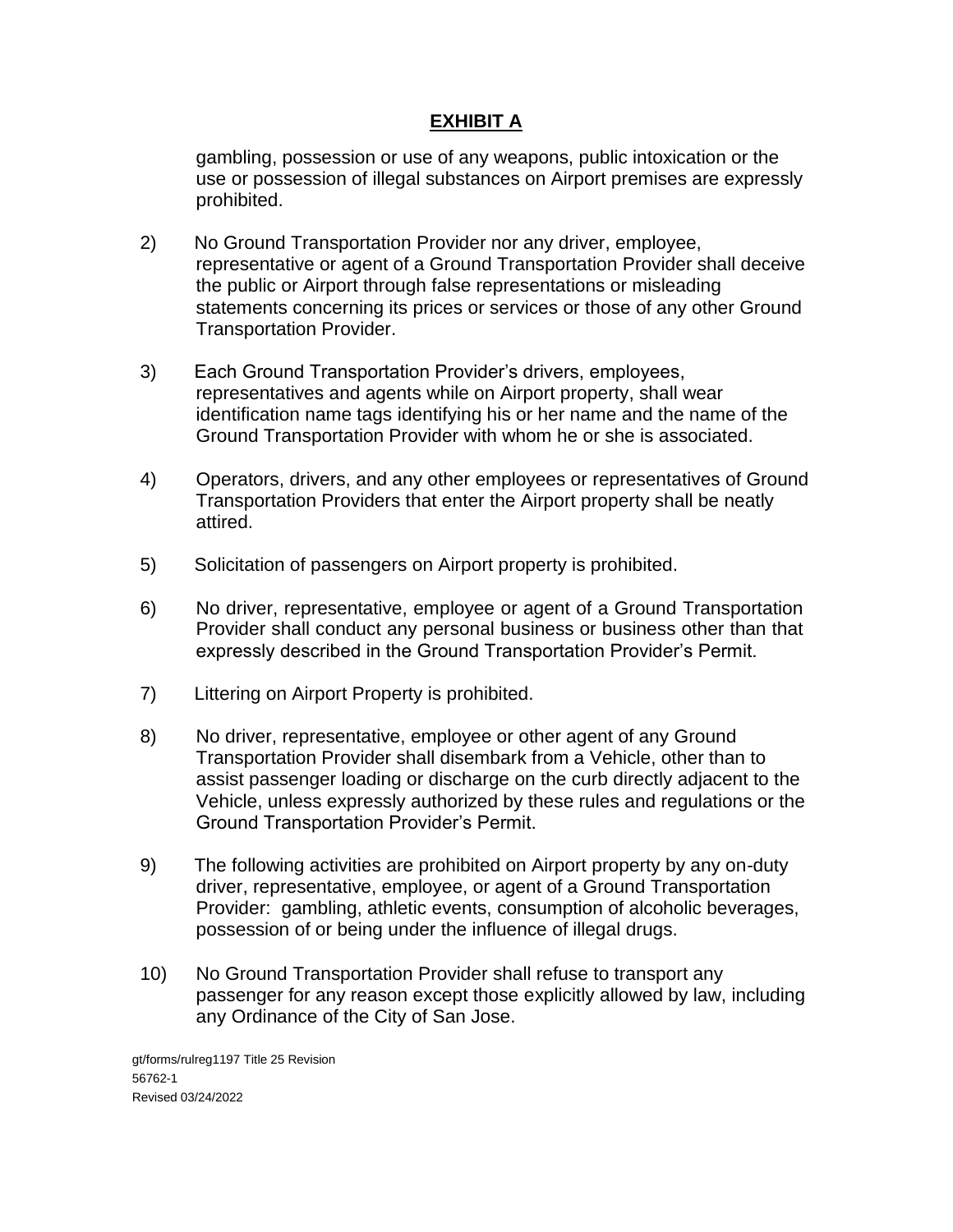11) Each Ground Transportation Provider shall be held responsible for the failure of its drivers, agents, employees, or other representatives to comply with the Permit and these rules and regulations

#### **8.0 VEHICLE STANDARDS**

- 1) If Permittee is operating as more than one category of Ground Transportation Provider, Permittee's Vehicles shall be marked so that Airport Customers may easily distinguish the particular Vehicle's type of operation.
- 2) All Vehicles shall be maintained in good and safe mechanical condition and otherwise in compliance with the California Vehicle Code and the California Public Utilities Code.
- 3) All Vehicles shall be clean and free of any visible damage, shall have hubcaps and door handles and all equipment required by the California Vehicle Code and the California Public Utilities Code, if applicable.
- 4) All Permittee's Vehicles shall be marked in similar manner, color and identification, except as distinguished per paragraph 1) above. TNC vehicles must have approved trade-dress on all vehicles.
- 5) All Permittee's Vehicles shall be marked in such a manner as to clearly identify the Ground Transportation provider and any markings required by any applicable governing authority, including, but not limited to, the California Public Utilities Commission. Marking or signage must be approved by the Director, clearly visible and a minimum of 8" by 12". Category 1.B Limousine Operators, due to the nature of their vehicles, may request an exemption from this requirement by submitting a request in writing to the Director.
- 6) The Airport reserves the right to perform periodic vehicle inspections to determine that Vehicles are in compliance with standards set forth in the Ground Transportation Permit, these Rules and Regulations, the California Vehicle Code and the California Public Utilities Code.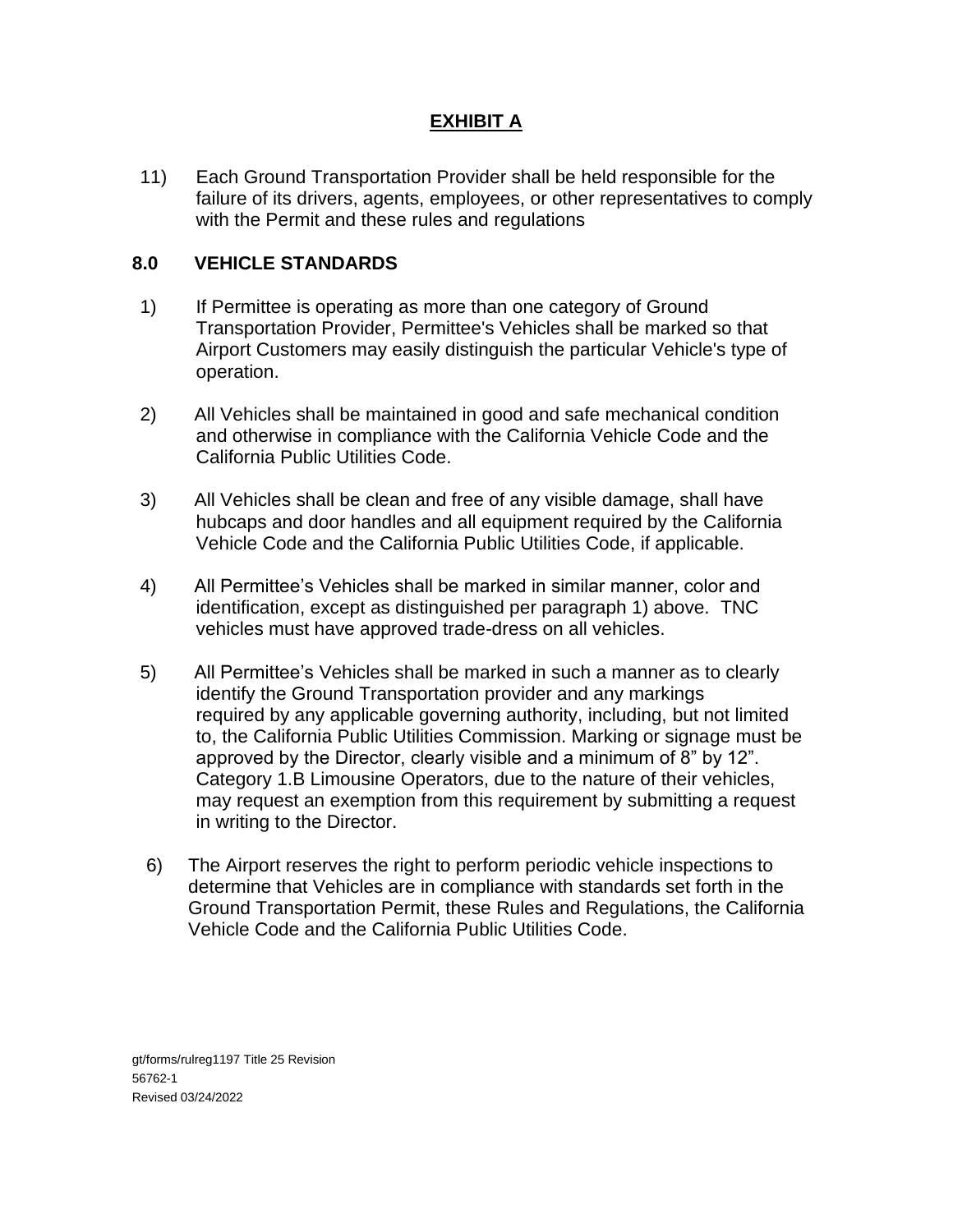#### **9.0 REGULATIONS APPLICABLE TO CATEGORY 1 - COMMERCIAL OPERATORS: BUS, SHUTTLE, LIMOUSINE**

The following rules and regulations apply to Category 1 - Commercial Operators: Bus, Shuttle, Limousine as indicated, in addition to the preceding rules and regulations.

#### **Commercial Operators: Bus, Shuttle, Limousine**

- 1) Drivers and/or other representatives of any Commercial Shuttle or Limousine Passenger Operator are prohibited from leaving their Vehicles unattended except when required to meet a Pre-arranged party in a Terminal building. Any driver or representative leaving their Vehicle to meet a Pre-arranged passenger must have a Waybill in a form acceptable to the Director, prepared in advance, for such passenger. The driver or other representative may prepare the Waybill based on radio or telephone communications. The driver or representative must present the Waybill to any Airport official upon request. The driver must leave a copy of the Waybill in the left front dash of any unattended Vehicle.
- 2) No more than one Vehicle of a Category 1 Operator, may stop at a designated loading zone at the same time, except for pre-arranged pickup with prior approval as provided below.
- 3) Pre-arranged passenger pick-ups using multiple vehicles may be authorized by the Director, provided that the Operator notifies Airport Landside Operations or Airport Parking Control Officers in advance and obtains consent. The Director, Landside Operations or Parking Control Officers may impose such conditions as they deem reasonable on multiple vehicle pickups, including, without limitation, requiring pickup from a different location and requiring staging of the operator's vehicles at a designated location until passengers are ready for pickup.

## **Bus Services**

The following rules specifically apply to bus services providers:

1) Buses, except for scheduled County Transit service and Airport- contracted Parking Shuttle buses, are prohibited from Staging on the Terminal curbs, except during the process of loading or unloading of passengers and their related baggage.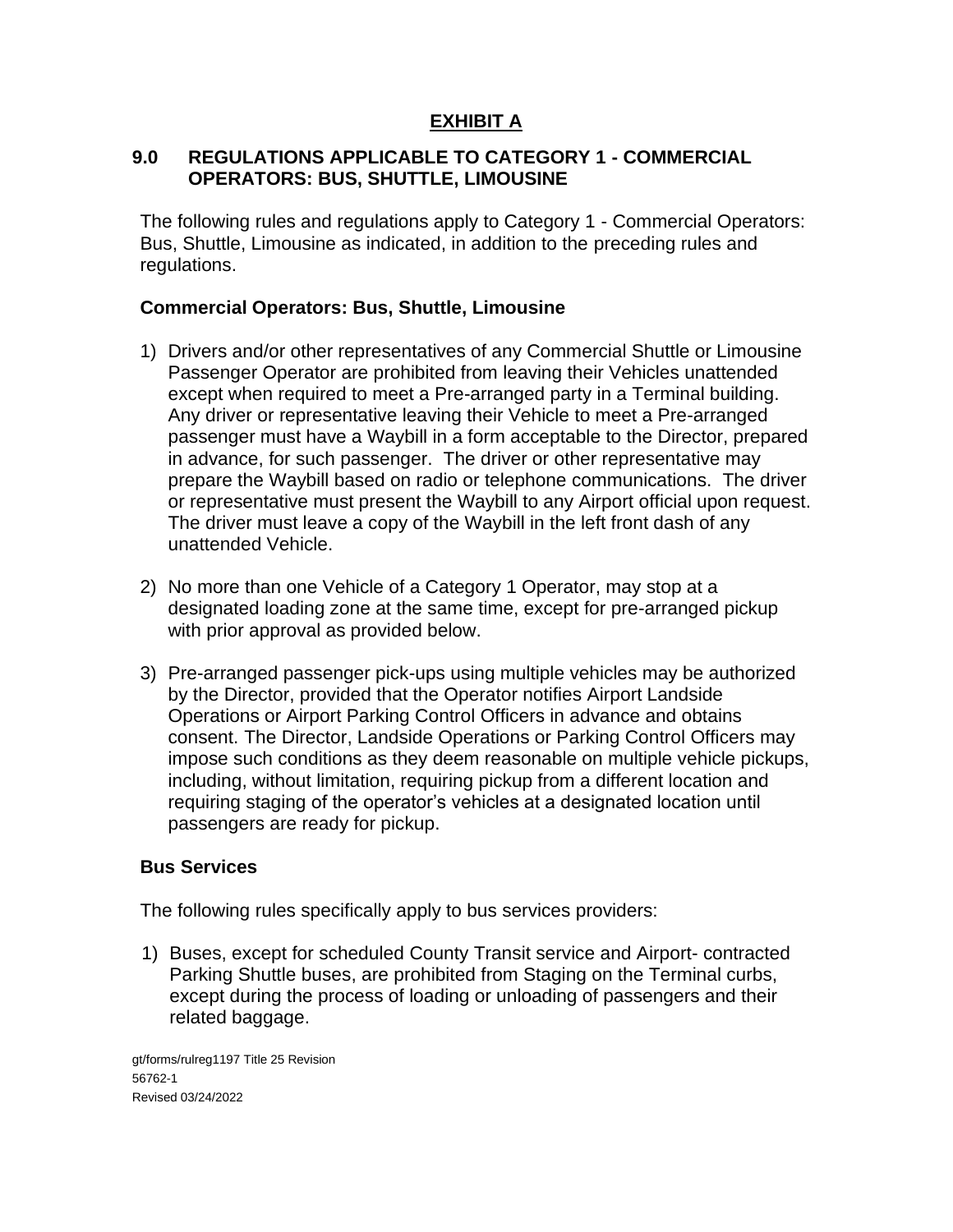Buses are to be Staged only in areas expressly designated for this purpose, as indicated by posted signs

- 2) Buses shall not proceed to the Terminal curbs for loading of passengers and their related baggage until all passengers are assembled (including their related baggage) and are ready for immediate loading. No waiting for passengers to arrive on the Terminal "white" curb area is allowed.
- 3) Vehicles are not to be left unattended by the driver at any time.
- 4) Bus operators are not allowed to remain at the loading/unloading area for longer than five (5) minutes.

#### **10.0 REGULATIONS APPLICABLE TO CATEGORY 2 - HOTEL/MOTEL, PARKING LOT, COMPANY COURTESY VEHICLE OPERATORS AND OFF-AIRPORT RENTAL CAR OPERATORS**

The following rules and regulations apply to Category 2 - Operators, as indicated, in addition to the preceding rules and regulations.

- 1) Unless actively engaged in the loading of passengers and their related baggage, Vehicles may not stop in such designated loading areas for more than forty-five (45) seconds during peak hours. Peak hours are 5:30 a.m. to 8:30 a.m., 11:00 a.m. to 1:00 p.m., and 7:00 p.m. to 10:30 p.m.
- 2) During non-peak hours, a Vehicle may remain at designated loading zones for more than forty-five (45) seconds, but must immediately proceed out of such loading zone after (i) another Vehicle arrives to use the loading zone and there is not sufficient space for all Vehicles to conveniently use the loading zone, (ii) the police or other authorized Airport personnel instruct the Vehicle driver to proceed, or (iii) the expiration of more than five (5) minutes, whichever occurs earlier.
- 3) No more than one Vehicle from a Ground Transportation Provider may be at a designated loading zone at the same time

## **10.1 REGULATIONS APPLICABLE TO CATEGORY 2 - OFF-AIRPORT RENTAL CAR OPERATOR SHUTTLES**

The following rules and regulations apply to Category 2 - Operators, as indicated, in addition to the preceding rules and regulations.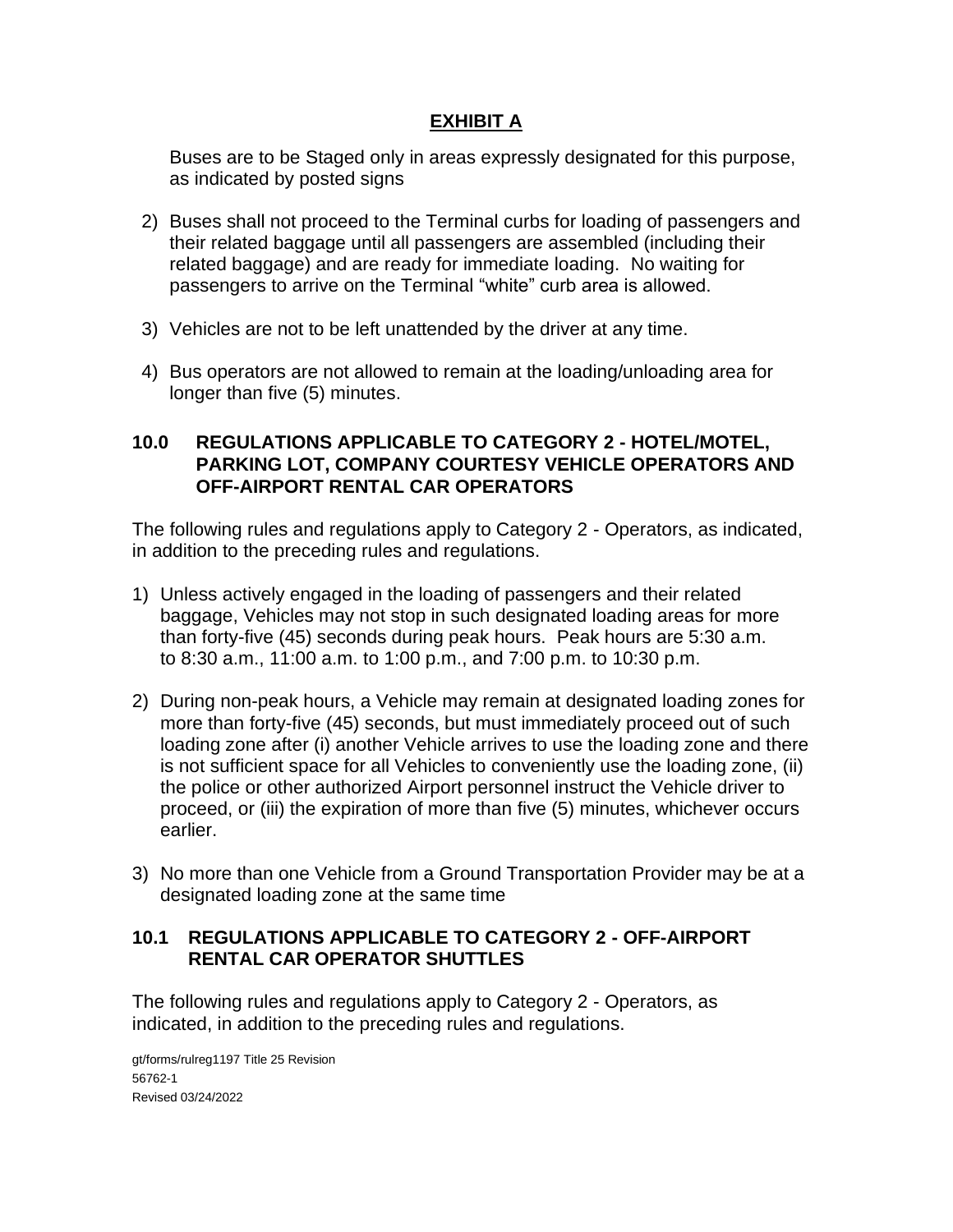- 1) Off-Airport Rental Car shuttles are approved to pick-up in areas defined in Exhibit B.
- 2) Off Airport Rental Car shuttles are subject to pick-up/drop-off fees as defined by the Rate Resolution if a designated shuttle solely for the purposes of transporting off airport rental car customers to/from the Airport cannot be provided by the Off Airport Rental Car operator.

#### **11.0 REGULATIONS APPLICABLE TO CATEGORY 3 - TAXICAB OPERATORS (PREARRANGED - CATEGORY 3A. AND ON-DEMAND - CATEGORY 3.B.**

The following rules and regulations apply to Category 3 - Taxicab Operators, as indicated, in addition to the preceding rules and regulations.

- 1) A Taxicab driver making a pre-arranged passenger pick-up may proceed directly to the designated pre-arranged/radio dispatched space. The driver must provide the name of the passenger to Airport personnel upon request.
- 2) Taxicab Operators are to remain with their Vehicles while picking up or dropping off passengers or parcels or waiting in a loading area.
- 3) NO TAXICAB OPERATOR SHALL REFUSE TO TRANSPORT A PASSENGER FROM THE AIRPORT FOR ANY REASON EXCEPT THOSE ALLOWED BY LAW. Avoidance of this rule by suggesting alternate means of transportation to a passenger is strictly prohibited.
- 4) Flat-rating is prohibited; all fares are to be meter-rated.
- 5) Taxicab Operators are to refrain from congregating within the magazine areas.
- 6) All Taxicab vehicles and drivers must be in compliance with all regulations as promulgated by the San Jose Police Department Permits Units.
- 7) Taxicab vehicles being used to pick up or drop off parcels at the Airport must obtain and comply with all provisions of a Category 4 Permit and must display a sign in the front window of the vehicle reading "Baggage/Parcel Pick-up".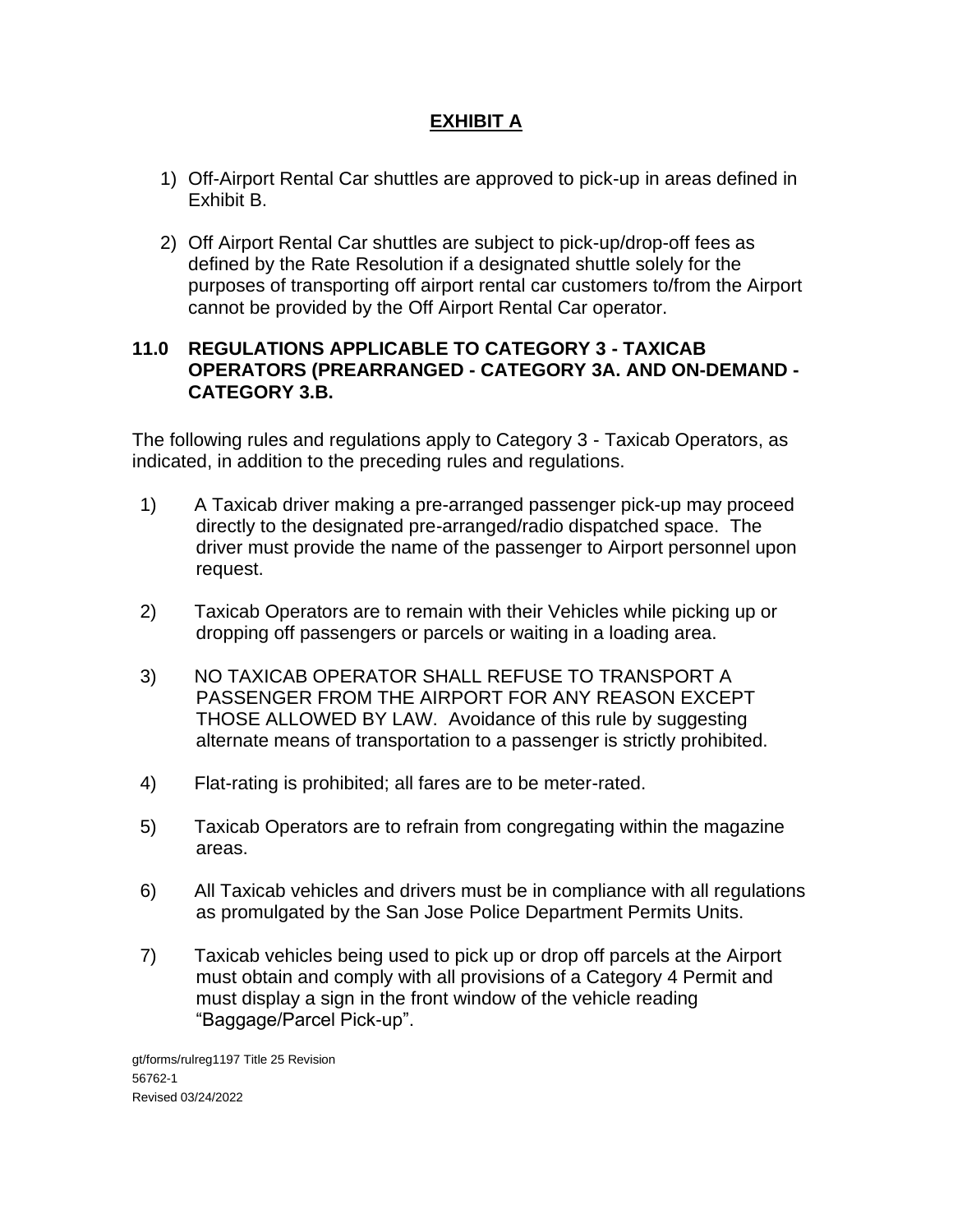8) Taxicabs operating with Category 3.A. authority, as described in these rules, shall only provide "pre-arranged" taxicab services at the Airport.

The following rules and regulations apply to Category 3B - Taxicab Operators – On Demand, as indicated, in addition to the preceding rules and regulations.

- 1) Only taxicabs with Category 3.B. authority, as described in these rules, shall provide "on-demand", taxicab services at the Airport.
- 2) Permittee shall have the right to utilize: (a) drivers who have been issued a valid and current Airport Access Permit; and (b) drivers who Permittee authorizes to use Permittee's Airport Access Permits to pick-up ondemand (walk up) taxicab ground transportation passengers at the Airport, subject to all terms and conditions of this Agreement.

If Permittee qualifies for Airport Access permits, Permittee will be issued a pre-determined number of Airport Access permits. For each Airport Access Permit issued to Permittee, Permittee may, in turn, enter into an agreement with any person who holds a current and valid City-issued taxicab driver's permit to allow that person to provide on-demand taxicab services at the Airport pursuant to the terms of Permittee's Airport Access Permit. For each driver authorized by Permittee to provide on-demand taxicab services at the Airport pursuant to the terms of Permittee's Airport Access Permit, Permittee shall provide City with a City's then-current Airport Access Permit form signed and dated by that driver. Permittee shall remain responsible to City at all times during the term of this Agreement for compliance with the requirements and conditions of each Airport Access Permit issued by City to Permittee, and Permittee shall require any person who operates at the Airport pursuant to Permittee's Airport Access Permit to comply with all requirements and conditions of the Airport Access Permit and the terms and conditions of this Agreement.

- 3) If determined to be required by the City, City shall reallocate the number of Airport Access Permits issued to Permittee and all other On Demand taxicab Permittees at the Airport pursuant to a formula as established by the City.
- 4) Permittee may conduct its On Demand passenger pick-ups as directed by the Manager or the Airport at the areas designated for ground transportation activities. Permittee and its drivers shall follow all dispatch procedures and regulations established by City and any Manager contracted by the City to provide On Demand ground transportation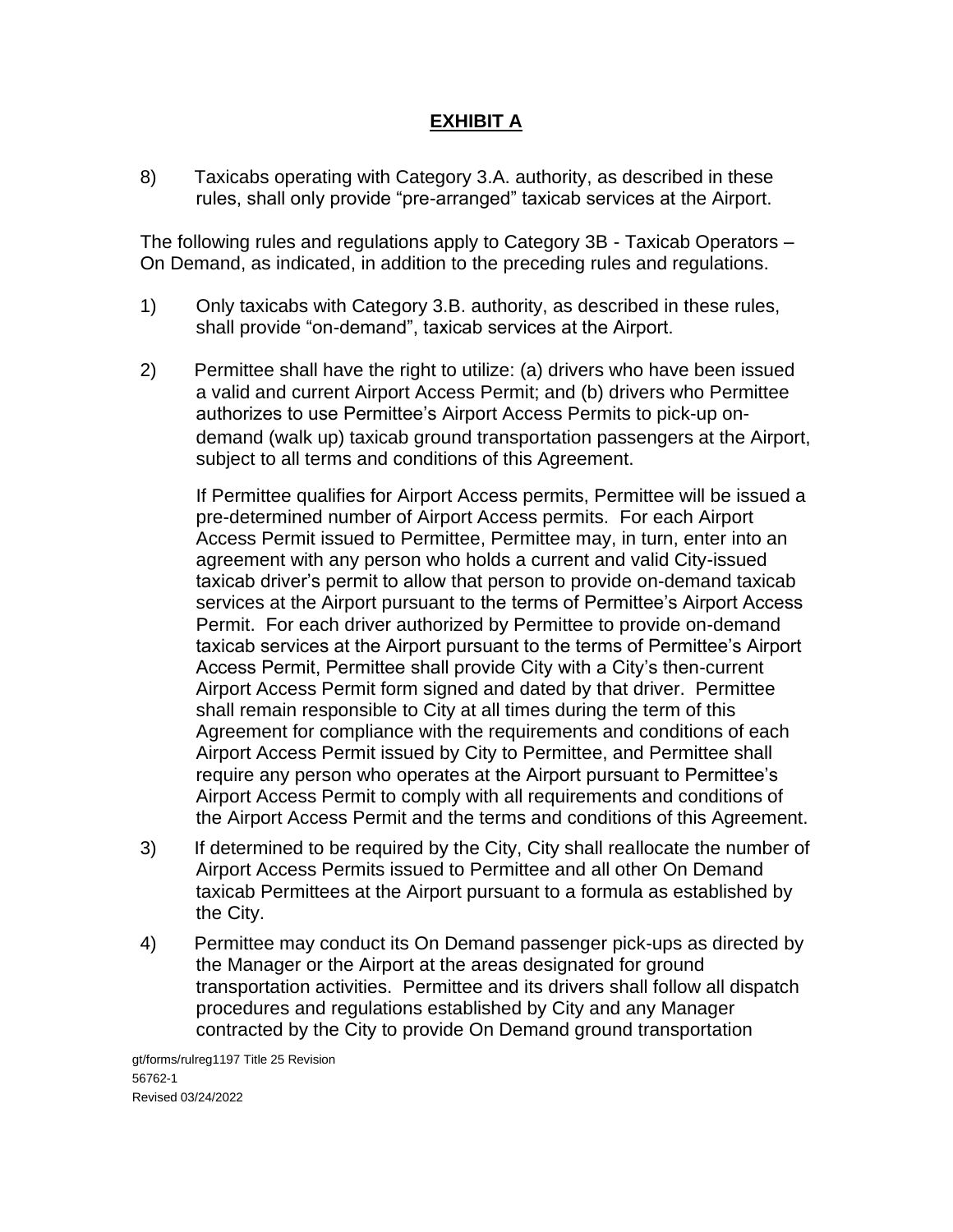dispatch services at the Airport. The Director reserves the right to relocate or reconfigure ground transportation areas as necessary.

5) Monthly Activity Reports. On or before the tenth (10th) day of each month following the Effective Date, Permittees shall provide to the Director a monthly activity report, in such form and detail as the Director may require, setting forth by permit number, the number of passenger pickups made by Permittee's Airport permitted drivers at locations in Santa Clara County, other than the Airport during the previous month. If the monthly activity report is not provided on or before the tenth (10th) day of each month as required herein, Contractor must pay a delinquency fee set forth in Section 4.1.5(D)

# **12.0 REGULATIONS APPLICABLE TO CATEGORY 4 - COURIER OPERATOR**

The following rules and regulations apply to Category 4 - Courier Operators, as indicated, in addition to the preceding rules and regulations.

- 1) Unless expressly approved in its Permit, no Courier Operator shall load or unload freight or parcels in any area other than those designated for such use by the Director. Such area shall be indicated by appropriate signs or markings.
- 2) Courier Operators using Vehicles that, due to physical size, can not be accommodated in the designated loading/unloading areas must inform the Director in advance to allow for special handling. The Director retains the right to refuse the use of Airport facilities to any Courier Operator that can not be reasonably accommodated for these reasons.
- 3) Any driver or representative leaving their Vehicle to pickup or drop off freight or parcels must have a Waybill, in a form acceptable to the Director, prepared in advance, for such pickup or drop off. The driver or representative may prepare the Waybill based on telephone or radio communications. The driver or representative must present the Waybill to any Airport official upon request. The driver must leave a copy of the Waybill on the left front dash of any unattended Vehicle.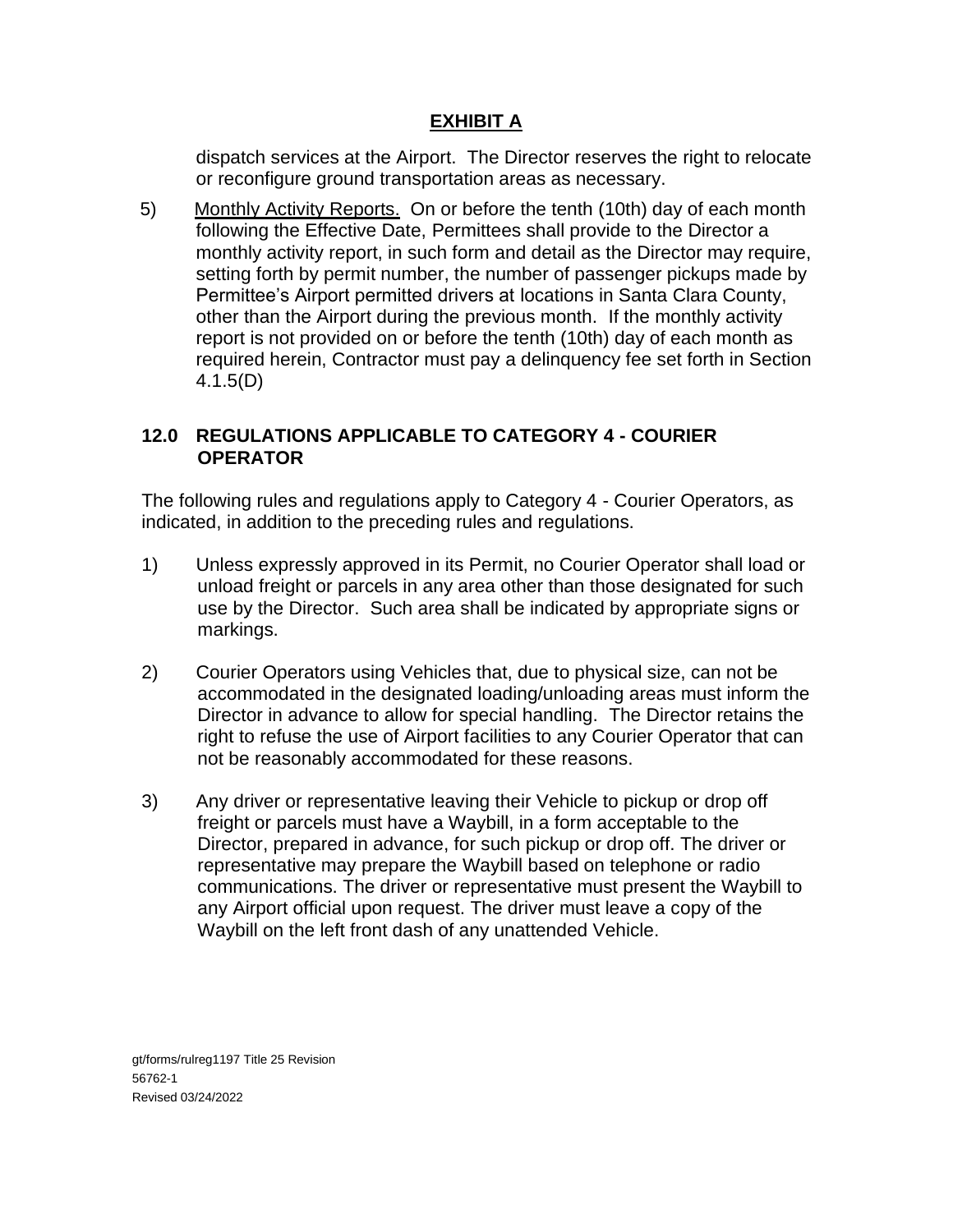#### **13.0 REGULATIONS APPLICABLE TO CATEGORY 5 TRANSPORTATION NETWORK COMPANY**

**The following rules and regulations apply to Category 5 – Transportation Network companies. Notwithstanding anything to the contrary in the Permit or Rules and Regulations, the following rules shall apply to Category 5.**

TNC companies will be treated as all other Ground Transportation (GT) providers and must apply for an Airport Ground Transportation Permit. As with other GT Operators, they must follow all Rules and Regulations and pay all appropriate deposits and fees. All Airport Ground Transportation Permit holders must meet and follow all Federal, State and local requirements, including those of the CPUC. TNC companies are responsible for all actions of their drivers or staff while on Airport property.

# **OPERATIONS PLAN**

**CPUC requirements are subject to change and TNCs must act in compliance with all adjusted rules, regulations, and requirements as modified in the future by Federal and/or State Agencies.** 

### **CPUC Current Requirements as of June 19, 2015.**

- **Criminal Background Checks**: TNC must conduct a Criminal Background Check on drivers before being employed by a TNC or authorized by CPUC as drivers
- **Driving Record**: TNC must check driver's record prior to allowing to the driver operate and quarterly thereafter.
- **Vehicle Inspections**: Each TNC vehicle must undergo a 19 point vehicle inspection as required by the CPUC.
- **Insurance**: TNC must maintain \$1 million insurance policy.
- **Driver Training**: TNC must provide reports on training programs to the CPUC.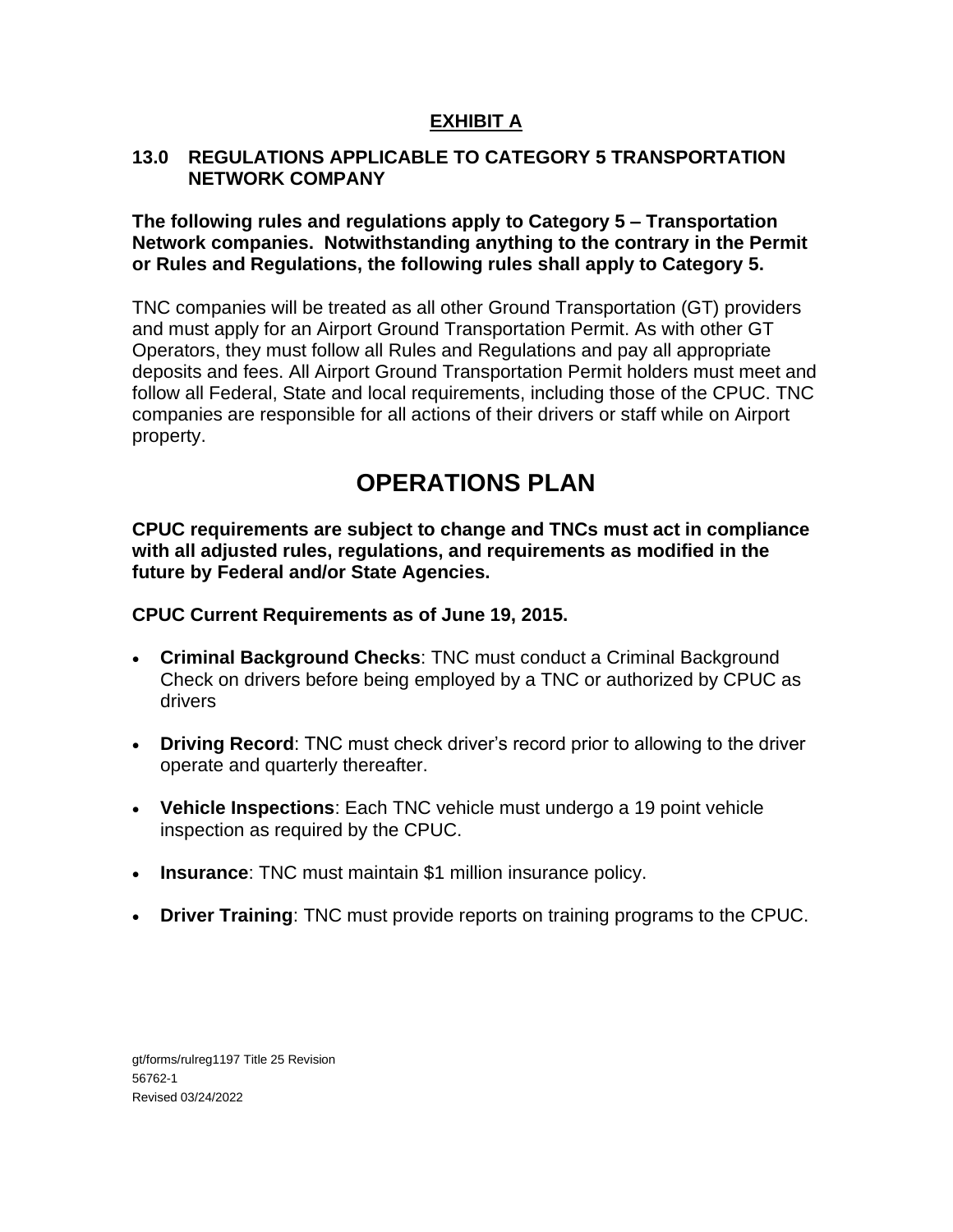- **General and Accessibility / ADA Services Reporting to CPUC**: TNC must regularly report to CPUC on ADA Accessibility Plan and other items such as:
	- $\checkmark$  Services provided must be broken down by zip code, problems with drivers must be reported, and hours logged by driver must be reported to the CPUC.

### **Requirements to Operate at SJC:**

- 1. TNC must be in compliance with all CPUC requirements and provide documented proof to the Airport prior to being issued an Airport Ground Transportation Permit.
- 2. TNC must apply for, provide all information required to complete a permit application, and be approved by the Airport to receive an Airport Ground Transportation (GT) Permit.
- 3. TNC must comply with all Rules and Regulations included within the Airport GT Permit.
- 4. TNC must pay all outstanding fines and fees due the City/Airport prior to receiving an Airport GT Permit and remain current on any licenses, deposits and charges thereafter.
- 5. The Airport Director can prohibit, deny, suspend, or revoke the operation of any TNC at the Airport if found to be in violation of CPUC regulations and/or if the permittee has failed to conform to the Airport GT Permit requirements, Airport Rules and Regulations, Municipal Code 25.10.030, or applicable federal, state, or city laws.
- 6. Permitted TNC's shall pay for the cost of the program and all other charges/fees occasioned by its operations or activities on or about the Airport.
- 7. TNCs must comply with all CPUC background check requirements and TNCs must choose to participate in one of the following monthly auditing processes:
	- A. A random audit and fingerprint background verification of permitted TNC drivers based on 1% of the company's estimated drivers, conducted by the Airport or an Airport approved background provider; or
- gt/forms/rulreg1197 Title 25 Revision 56762-1 Revised 03/24/2022 B. A random audit based on 1% of the number of permitted TNC drivers completing trips at the Airport performed by a third party accredited by the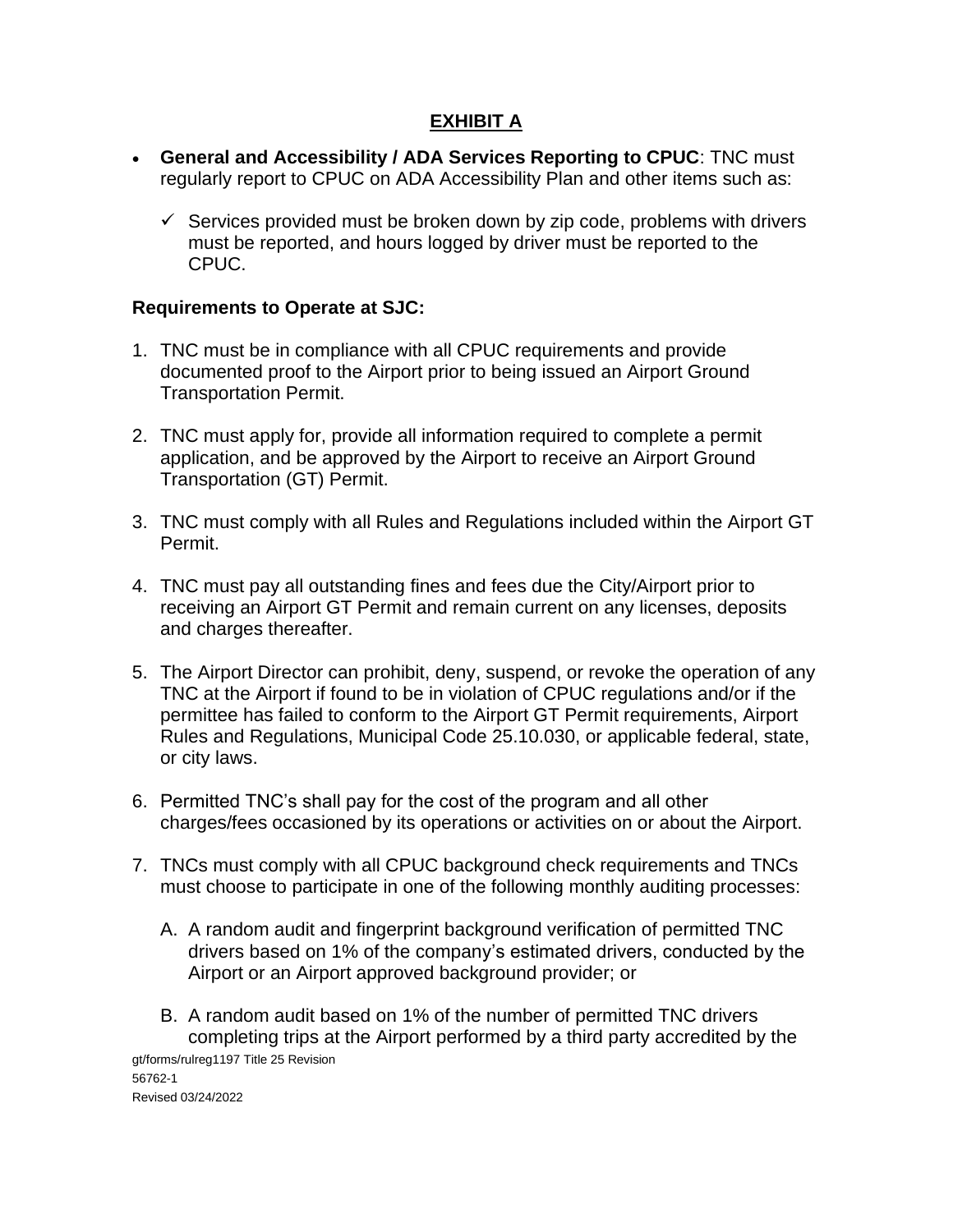National Association of Professional Background Screeners, jointly approved by the TNC and the Airport; or

C. A random audit of 1% of the known San Jose TNC drivers per month, performed by an approved third party accredited by the National Association of Professional Background Screeners, jointly approved by the TNC and Airport.

**All options include auditing of an additional 1% of a TNCs drivers would be required should any TNC driver audited that month fail the background check.** 

**The background check audits must be performed by a third party that is both accredited by the National Association of Professional Background Screeners and jointly approved by the TNC and the City.**

Furthermore,

The Airport, in conjunction with the SJPD and the CPUC, will conduct random audits along the curbside of the Airport, where driver's license checks will be used to investigate the driving records of TNC drivers as well as performing a search for outstanding warrants.

Mobile fingerprinting equipment may be used as required by SJPD Law Enforcement Officers (LEO's) to confirm the identity of individual drivers performing work at the Airport.

#### **TNC's will bear the cost of the TNC background check audit protocol and any additional curbside random audits.**

8. If the City Manager's Office determines the TNC vehicle inspections are inadequate, the inspections should be administered by a city-approved third party entity.

#### 9. **San Jose Business License Requirement:**

■ Section 4.76.170 of the Municipal Code requires all businesses in the City to obtain Business Licenses. Section 4.76.050 states in part "The term "business" shall include all activities engaged in or caused to be engaged in within this city including…independent contractors…".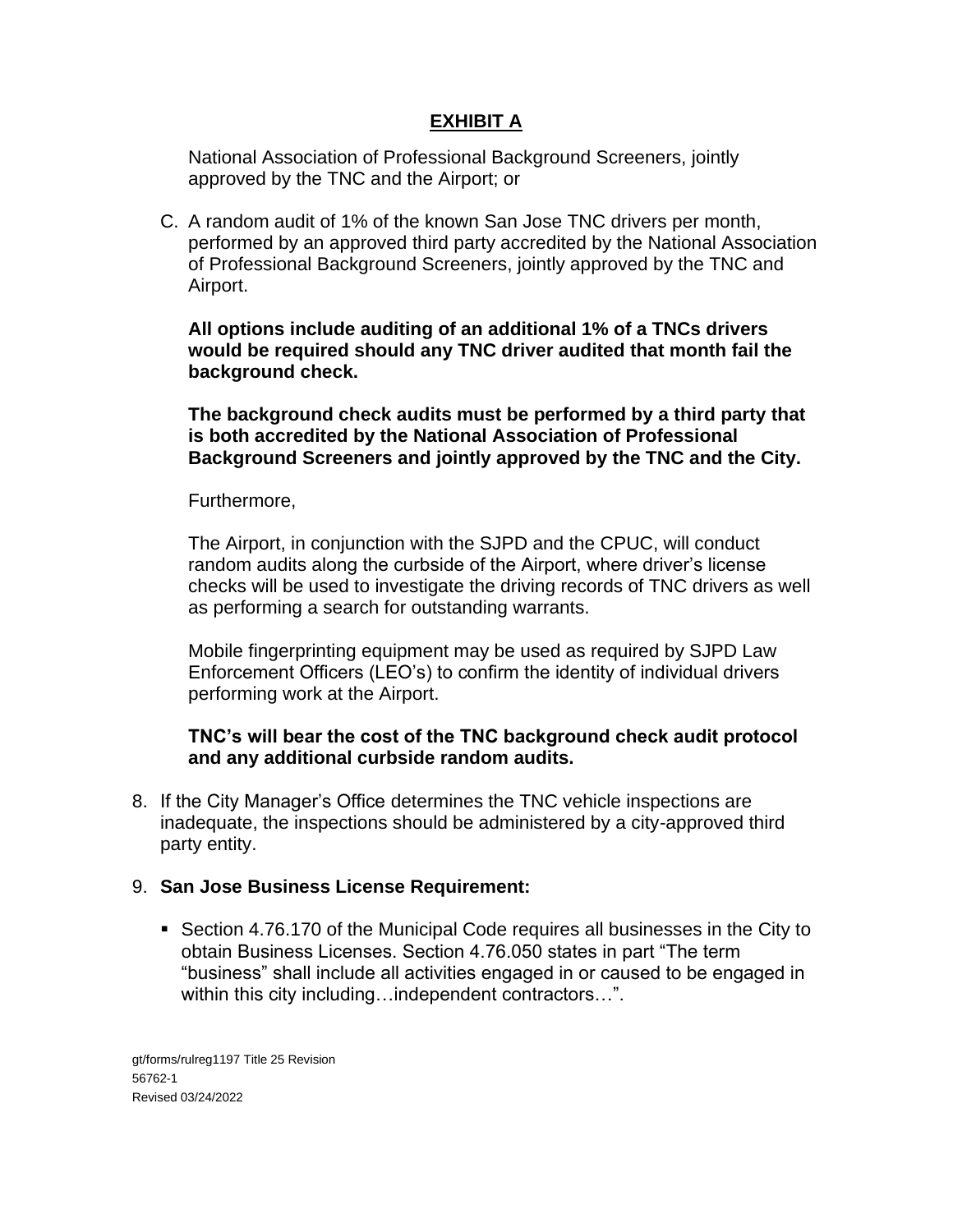- ❖ All TNC drivers who operate as independent contractors are subject to the City's Business License Tax requirement pursuant to Part 4, Chapter 4.76 of the San Jose Municipal Code.
- ❖ Drivers will obtain their Business Tax Certificate from the City Finance Department.
- ❖ The Director may require drivers to display the Business Tax Certificate on the vehicle or have the certificate available for inspection.
- ❖ Additional information regarding this requirement is available on the City's website at [www.sanjoseca.gov](http://www.sanjoseca.gov/)

Permittee represents that it has notified its TNC drivers of the City's Business License Tax requirement for independent contractors in the City of San Jose. Further, Permittee must submit to Airport staff evidence that it has engaged in diligent and good-faith efforts to instruct all TNC drivers of their obligations as independent contractors to obtain a city business license.

- 10.**Technology Driven Trip Recording Systems;** Airport must have ability to track trips by TNC drivers while on Airport property.
	- ❖ The Airport and TNCs will cooperate and collaborate to identify the most efficient, best available, and proven technology to track TNC trips occurring on the Airport as technological solutions evolve.
	- ❖ The Airport reserves the right to request reports on trip data from TNCs specific to the Airport (SJC)
	- ❖ TNC will submit Monthly Trip Reports to the Airport as requested for billing and/or auditing purposes.
- 11.**Late Fees on Monthly Reports**: If the TNC permit holder fails to furnish the City with the Monthly Reports as required per the permit agreement, the permit holder shall pay a late fee of twenty five (\$25.00) per day to the Airport.
- 12.**Performance Penalty for Delinquent Payments:** The performance penalty for delinquent payments shall consist of simple interest of one (1%) percent of the invoice amount remaining unpaid per month, or part thereof, from the date of the delinquency until the close of business day upon which the delinquency payment is received by the City. Maximum payment shall not exceed ten (10%) percent of delinquent balance.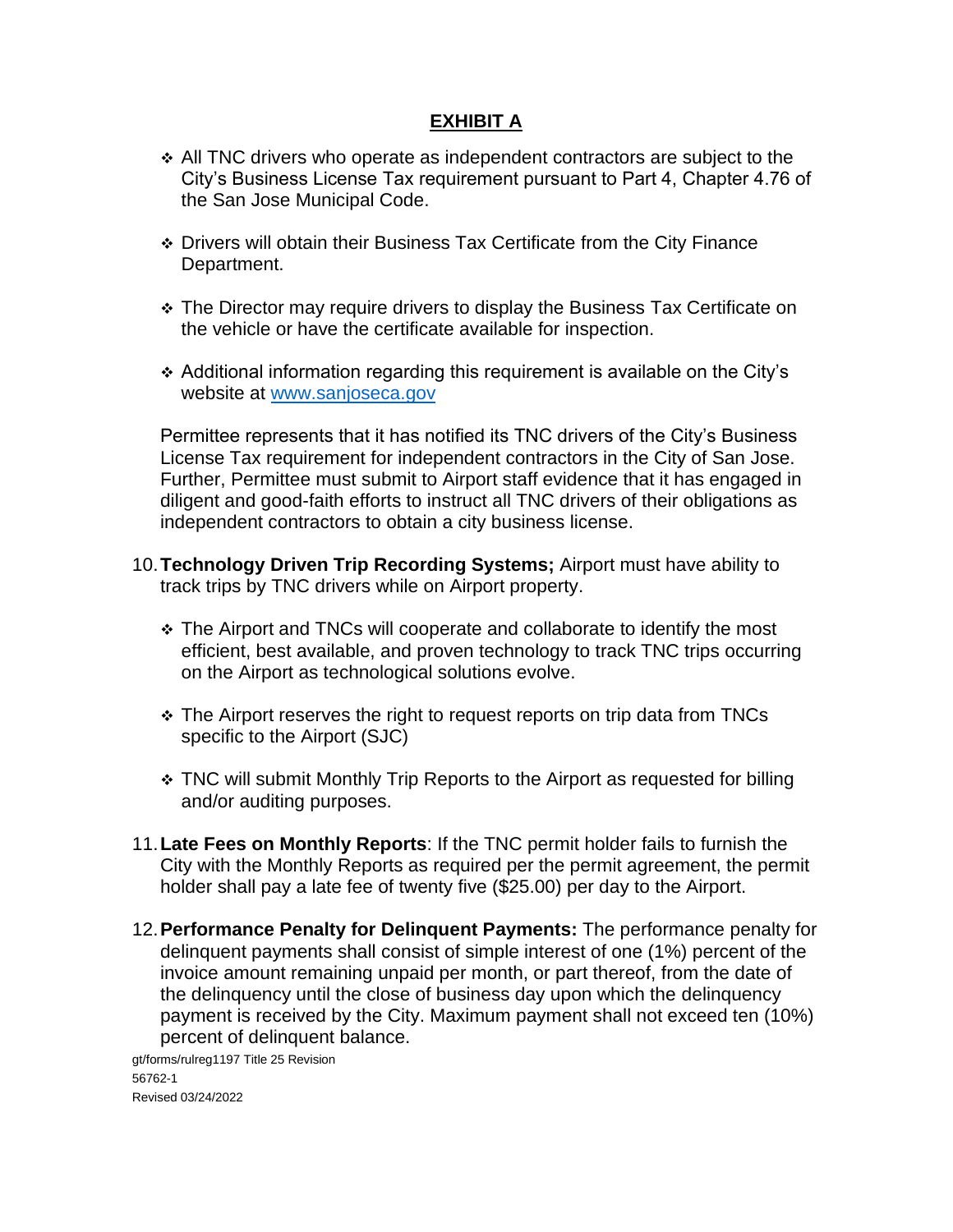❖ If delinquent account is not settled within ninety (90) days from the due date, the City may draw such delinquent payments from the Security Deposit that was required to establish an account with the Airport.

#### 13.**TNC Pick Up Areas:**

❖ TNC drivers will pick up customers at locations designated by the Airport. Failure to do so can result in the issuance of an Administrative Citation. Currently designated pick-up areas are as follows but are subject to change as conditions change and as deemed necessary by the Airport:

**Terminal A**: approved to pick-up at the App-based Rideshare location as defined in Exhibit B.

**Terminal B:** approved to pick-up at the App-based Rideshare location as defined in Exhibit B.

#### **14. TNC Insurance Coverage**

TNC insurance shall be the primary insurance at all times while on Airport property in the amount of \$1,000,000 dollars and will be in effect whether or not a passenger(s) is on board the TNC vehicle per Airport / City requirements.

#### **15. TNC vehicle age and/or mileage restrictions**

Restrictions on vehicle age and mileage limits are not mandated by the Airport based on the condition that TNC companies must perform vehicle inspections on TNC registered vehicles as mandated by CPUC regulations and;

TNCs provide the ability via the TNC app for customers to submit feedback to TNC companies on their ride experience including reporting on the condition of the vehicle.

#### **Enforcement of Municipal Code and Airport Rules and Regulations may include:**

- ❖ Verbal and written warnings
- ❖ Citations ranging from \$45 to \$250 (depending on the violation)
- ❖ Additional actions up to and including suspension or revocation of the Ground Transportation Permit for non-compliance.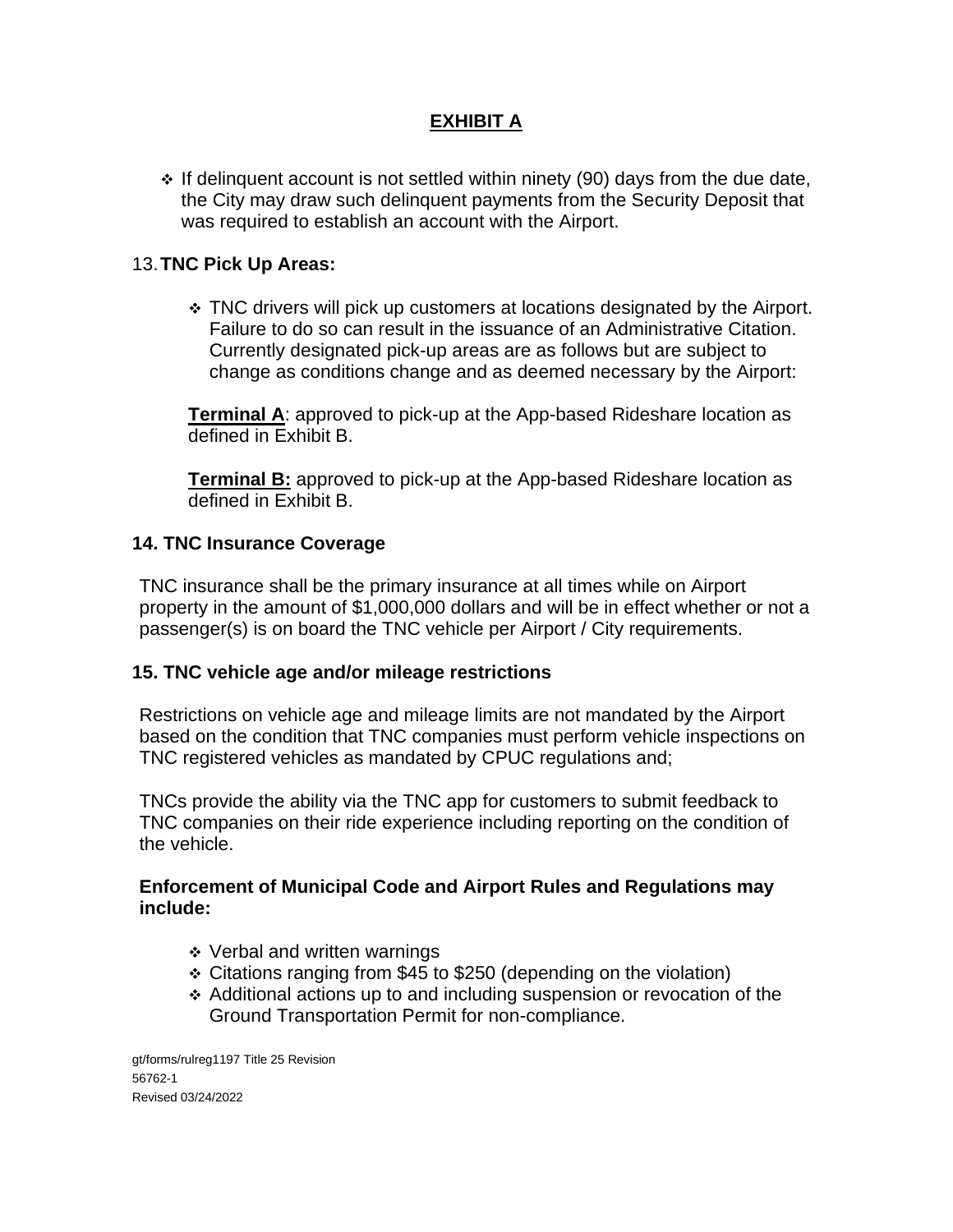**16. The provisions relating to AVI transponders in the Permit and Rules and Regulations shall not be applicable to Category 5.**

**17. The provisions relating to Vehicle Identification decals in the Permit and Rules and Regulations shall not be applicable to Category 5. TNC vehicles must have forms of trade dress approved by the California Public Utilities Commission for such TNC Company on all vehicles operating on the TNC Platform.**

**18. The Waybill requirements in the Permit and Rules and Regulations shall apply to Category 5 as follows: the Waybill may be in electronic form displayed on the phone of the TNC driver, containing the pick-up or dropoff location and customer's name. If the driver leaves the vehicle unattended, the driver must leave a copy of the Waybill in the left front dash of the unattended Vehicle.**

**19. The driver must present the Waybill to any Airport official upon request.** 

**20. The provisions relating to name tags and attire in the Permit and Rules and Regulations shall not be applicable to Category 5.**

**21. The provisions relating to the "Starter System" referenced in Section 3.2.8 of the Permit shall not be applicable to Category 5 during the term of this Permit.**

*The Airport will monitor current and evolving CPUC requirements and whether they provide for sufficient regulatory oversight of TNC operations at the Airport, the safety and security of TNC customers in general, and adequate protection of the Airport's passengers utilizing transportation services provided by TNCs.* 

*Airport staff can assess whether additional requirements would be necessary and/or implemented to align with changes made within the Federal, State, or Local regulatory environment surrounding TNCs. Airport staff may implement these required changes at the time of their enactment.*